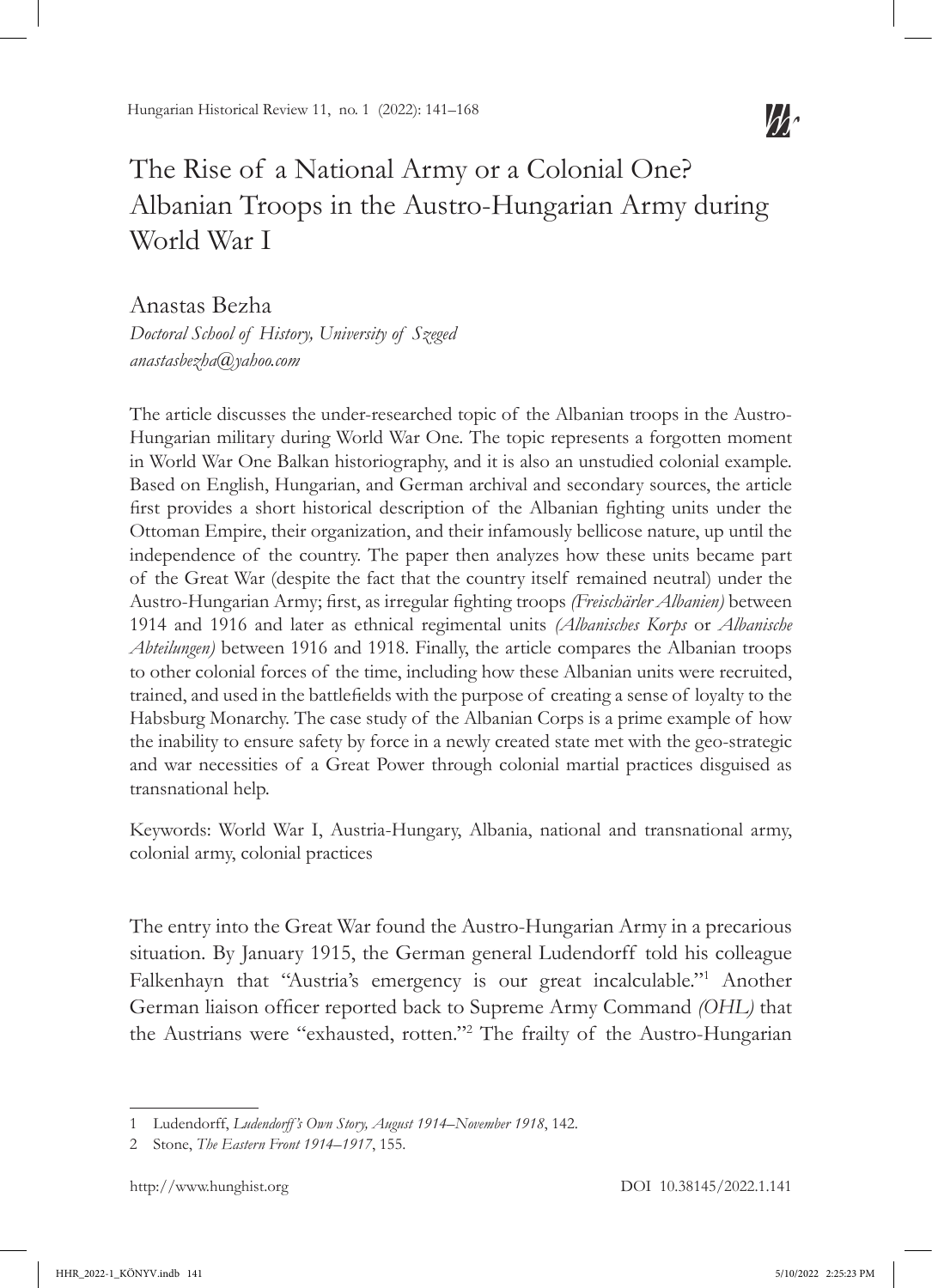Army had never been a secret to anyone. What was shocking was the dimension that it had acquired in such a short period.

In relative terms, the situation was the direct result of Monarchy's own conditions and faults. For example, in matters of war-economy, there was a crisis of supply and prewar provisions. The 2nd Army fighting in the East had only 2,000 guns (of 45 different types) against the 3,000 of the Russians, and the majority of them were of lower quality, mainly made of bronze. Even more worrisome for the authorities was the incapability of their own industry to mass produce ammunition for these guns.<sup>3</sup>

Even if weaponry had not been a major issue, the failure by the end of 1914 of the Central Powers' prewar strategy of a swift victory on one front and the repositioning of the troops on the other one unquestionably was. The Germans had failed to seize France quickly, and meanwhile, the Habsburg Armies were stuck with their nose on the ground after three unsuccessful offensives in Serbia. By the beginning of 1915, the k. u. k. forces were spread too thin on multiple stretches of the front, spanning from Poland and Ukraine in the East to the areas on the south in the Balkans and up to the mountain ranges of the Italian Alps. As chief of the General Staff (Armeeoberkommando, AOK), Conrad von Hötzendorf had pushed the *Thronefolger* and the emperor to launch a preemptive war against Italy and Serbia<sup>4</sup> several times before 1914 precisely to avoid this bleak scenario: the encirclement and tightening of the "Iron Ring around Monarchy's borders."<sup>5</sup> His warmongering—though also prescient warnings went unheard, and by the time of the conflict, Conrad and his staff had to fight an uphill war for which they were not prepared.<sup>6</sup>

Nonetheless, the greatest military issue was the human cost. By 1914, the Habsburg Empire had called into arms around 3,500,000 young men, which included all the trained reserves and a portion of the untrained territorial forces. In a short period, the intensity of the conflict led to casualties so massive that they were shocking and entirely unanticipated. By the end of 1914, losses amounted to 1,250,000 men, and by the end of the first year of the war, this number had risen to 2,738,500.<sup>7</sup> The slaughter was as vertical in the martial

<sup>3</sup> Ibid., 156–57.

<sup>4</sup> See Clark, *Sleepwalkers,* 99–118.

<sup>5</sup> For a concise explanation of Conrad's preemptive war strategy, see Williamson Jr., *Austria-Hungary and the Origins of the First World War*, 50–51.

<sup>6</sup> See Watson, *The Fortress*.

<sup>7</sup> Deak, *Beyond Nationalism,* 193.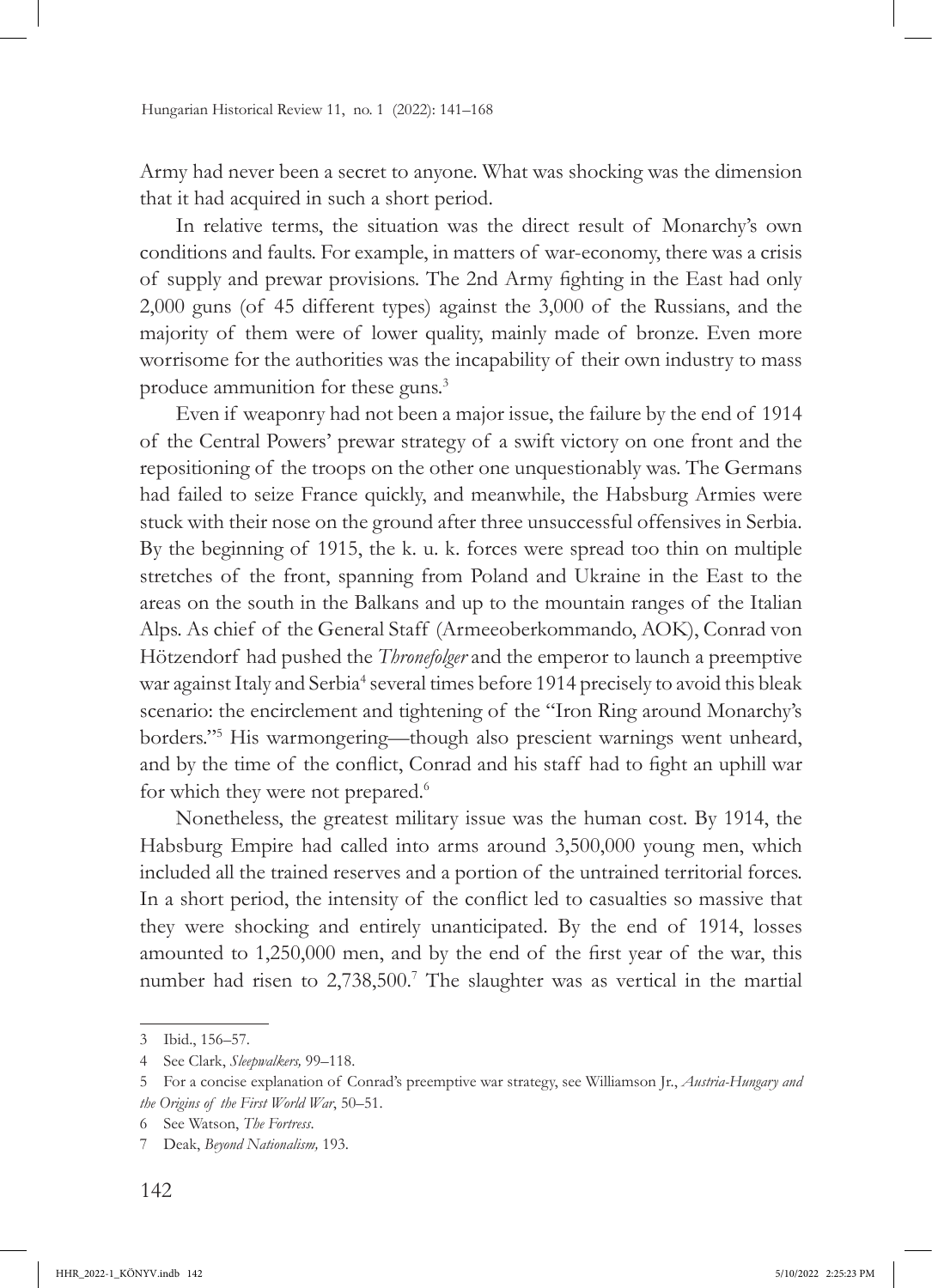hierarchy as it was horizontal. By the end of 1914, 3,168 officers had been killed, with total casualties amounting to 22,310, or almost half of the prewar corps of career and reserve officers.<sup>8</sup> The lack of troops turned into an even greater security problem after 1916, due to the partial occupation of Serbia, Montenegro, and Albania and the resulting need for an administrative force. Thus, the most pressing issue at the time was for the AOK to find a solution that would have helped alleviate the rising military disparity with the Entente forces, furthered the geostrategic plans, and addressed security needs. The envisioned solution was the bolstering of the ranks through the recruitment of forces that were possibly friendly to Austria-Hungary's cause, especially from invaded areas labelled "Friendly occupied territories."<sup>9</sup>

One of these countries was Albania. First and foremost, Albania represented a geostrategic asset for whichever Great Power controlled it. At the height of the prewar rivalry with Vienna, the Italian Foreign Minister Tommaso Tittoni in 1904 had stated, "the true value of Albania lies in her ports and in her seacoast, possession of which would mean for either Italy or Austria-Hungary incontestable supremacy on the Adriatic Sea." Any attempt by one or the other to seize this precious coastline had to be "opposed by all available means." The Austrian position was identical: as long as the Albanian coastline remained nominally Ottoman or independent, there was no threat that another Great Power would risk her maritime and trade lifeline to Venice or Trieste.<sup>10</sup> This position was reinforced by the time of the Balkan Wars of 1912–13, when on November 28, 1912 the Albanians declared through a "rocambolesque" series of events their independence from a collapsing Ottoman Empire<sup>11</sup> and a policy of neutrality to defend themselves. The declaration proved insufficient to halt the Serbian and Montenegrin forces from seizing Kosovo and Shkodra, because according to the Serbian prime minister Nikola Pašić, "an independent Albania was neither desirable nor possible."<sup>12</sup>

As a result of the Austro-Hungarian threats of war to Serbia and Montenegro, on December 17, 1912, the Great Powers ambassadors met in London to reach a peaceful settlement. The solution was a smaller and neutral state without key

<sup>8</sup> Ibid., 194.

<sup>9</sup> In regard to the imperial reasons for the recruitment of soldiers from these countries, see the article by Lehnstaedt, "Ein Ende mit Expansion."

<sup>10</sup> Fried, "The Cornerstone of Balkan Power Projection," 428*.*

<sup>11</sup> Csaplár-Degovics, "The Independence of Albania and the Albanian-Ottoman Relations 1912–1913."

<sup>12</sup> Swire, *Albania: The Rise of a Kingdom,* 145.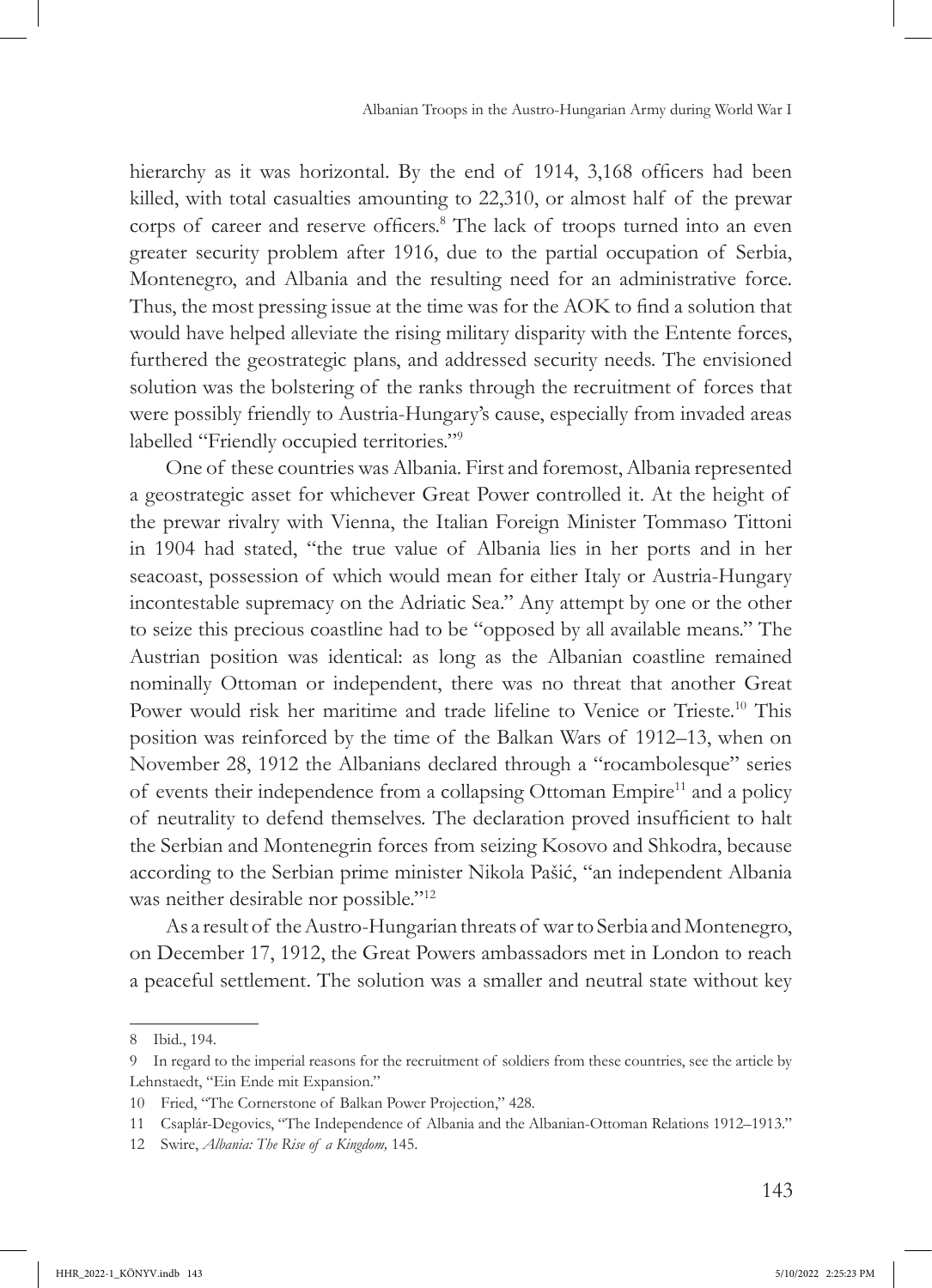areas that were partly inhabited by Albanians, such as Kosovo, Dibra, Ipek, and Ohrid. The country was not established based on its ethnographic boundaries, but because its existence within the borders specified was considered "essential for the peace in Europe."13 None of the interested parties was happy with the decision, but the Austrians had managed to prevent Russia's satellite states from gaining a foothold on the Adriatic coastline, and Serbia and Montenegro had almost doubled in size.14

As Europe's final diplomatic attempt to prevent war, Albania proved a shortlived experiment. Within a matter of months, the already weak government of Wilhelm zu Wied had collapsed as a result of inner power struggles and two revolts raging in central and south Albania. By September 1914, the country was in a state of anarchy and at the mercy of its neighbors. The first neighbor to take advantage of the situation was Italy, which seized the Saseno island and a month later, in October 1914, landed her forces in Vlora. Greece, fueling the irredentist movement of Vorio Epirus, seized large parts of southern Albania. After June 1915, Serbia took control of most of the country and ultimately installed her Albanian ally, Essad Pascha, as leader.15 Only with the Bulgarian entry into war on October 1915 and the opening of the Balkan front could the policy-makers in Vienna redirect their efforts to Albania. In the ministerial meeting of January 1916 over the new war aims of the Monarchy, the control of Albania by the k. u. k. armies was made a paramount concern, not only to ensure the safety of navigation for the Imperial fleet but also for the security of the left flank of the Central Forces stationed on the Macedonian front.<sup>16</sup>

A second reason for the decision of the AOK to recruit these troops was the long ethnographic policy that Vienna had pursued with the Albanians as a salient counterweight to the "Serbization" or "Slavization" of the peninsula.17 Mainly by supporting through investments the development of an Albanian national consciousness18 while simultaneously extending its economic and cultural control, the *Ballhausplatz* hoped to curb Albania's political trajectory to its own advantage. The natives, who were mainly Muslim and were ethno-linguistically

<sup>13</sup> Fried, "The Cornerstone of Balkan Power Projection," 429.

<sup>14</sup> At the end of the Balkans Wars, Serbia's territory expanded by over 80%. See Clark, *Sleepwalkers*, 99.

<sup>15</sup> Fried, "The Cornerstone of Balkan Power Projection," 434.

<sup>16</sup> Bezha, "Austria-Hungary and the Albanian project," 139–43.

<sup>17</sup> On the imperial activity in Albania, see the book of Gostentschnigg, *Wissenschaft im Spannungsfeld von Politik und Militär.*

<sup>18</sup> On the Austro-Hungarian involvement in the Albanian national movement, see Toleva, *Der Einfluss Österreich-Ungarns auf die Bildung der albanischen Nation 1896–1908.*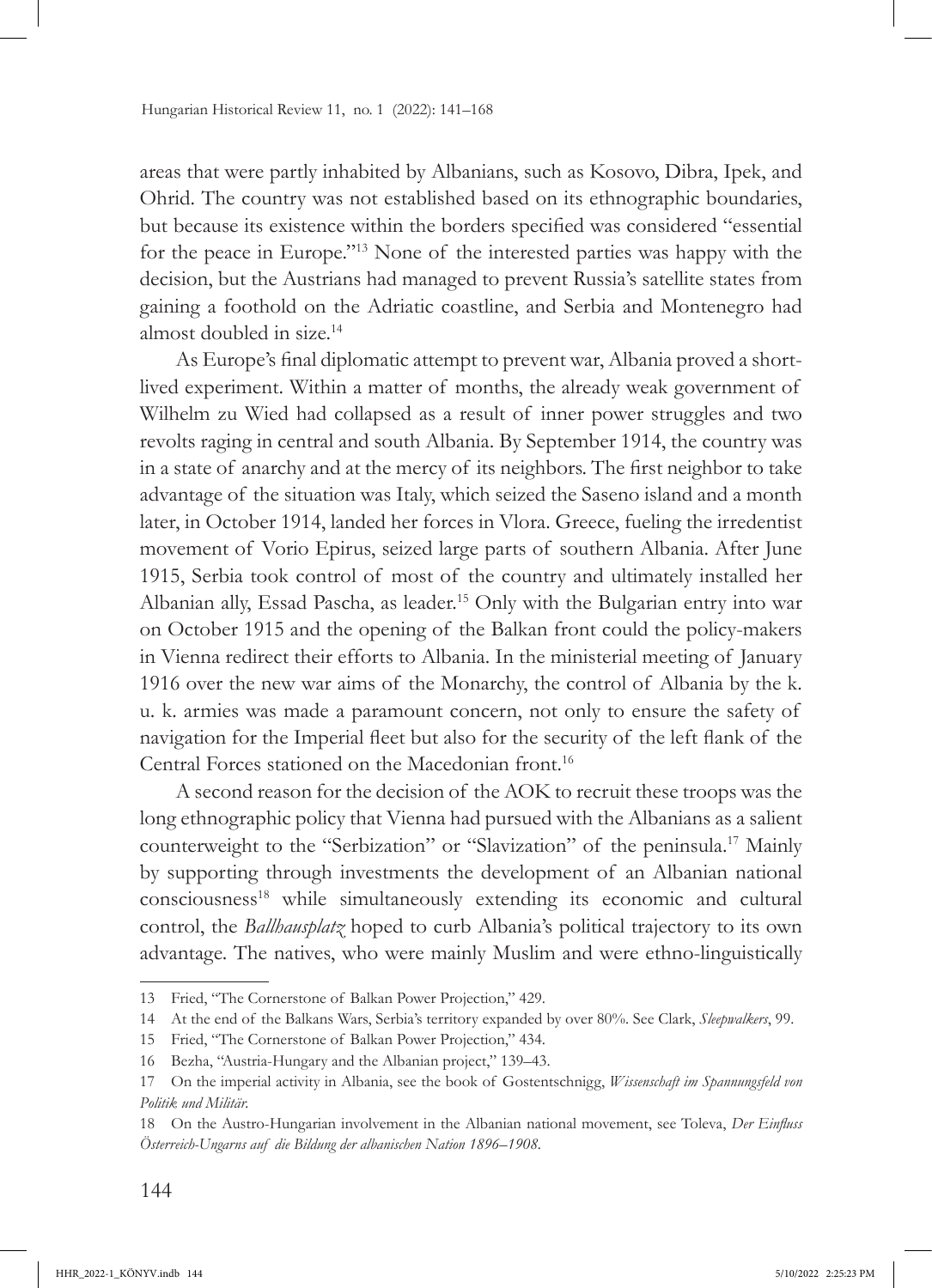different from and often hostile to the Slavs of the peninsula, represented for the Monarchy an effective buffering force against the plans of her rivals (Italy and Russia). This cultural support along with political support during the Balkan Wars was not without a price. By the eve of World War I, the k. u. k. army, aware of its own weakness, would demand repayment of this "debt" in the form of men at arms.<sup>19</sup>

The recruitment of third-party and colonial forces ones during the Great War is a broader and well researched topic. However, in addition to being a subject which has been understudied, the recruitment of Albanian troops by the Austro-Hungarian army represents a rather fascinating historical question due to the dual nature of its problematic: when does support become exploitation in military terms of a weak, defenseless country by an empire? And how can one discern the foggy line between an independent national army and a dependent colonial one? These questions cannot be answered without putting into perspective the characteristics of these military units before and during World War I.

### *Albanian Troops under the Ottoman Rule*

Fundamentally, the Albanian troops were and remained a mercenary force throughout the period of Ottoman rule, thus displaying all the characteristic and weaknesses that the mercenary system had.20 Historically, there were good reasons why the Ottomans chose to recruit these forces. First, in the Albanian lands, the existing strong feudal system endured under the sultan's rule through the Ottoman process of *istimalet.*<sup>21</sup> This meant that the Albanian fighters managed to keep unscathed their characteristic social structure, which was centered around local connections and obedience to lords, firstly through the *timar (fief)* system (post 1385) and later on the *devshirme*. Second, the Sublime Porte faced a major governance and safety deficit in *Rumeli*, especially after the end of the expansionist campaigns brought by Vienna's defeat in 1683. The constructed castles and fortresses in the borderlands did not have the necessary manpower

<sup>19</sup> ÖHHStA PA I/936, MdÄ to Kral, on July 7, 1914.

<sup>20</sup> The mercenary system had indeed a great weakness: when payment came slowly or not at all, mercenaries commonly mutinied, lived off the land, became bandits, or all the three at once; the end result was that the local people always paid the price. Tilly, *Coercion, Capital, and European States ad 990–1990*, 83–84.

<sup>21</sup> Inalcık, *The Status of the Greek Orthodox Patriarch under the Ottomans*, 408–10.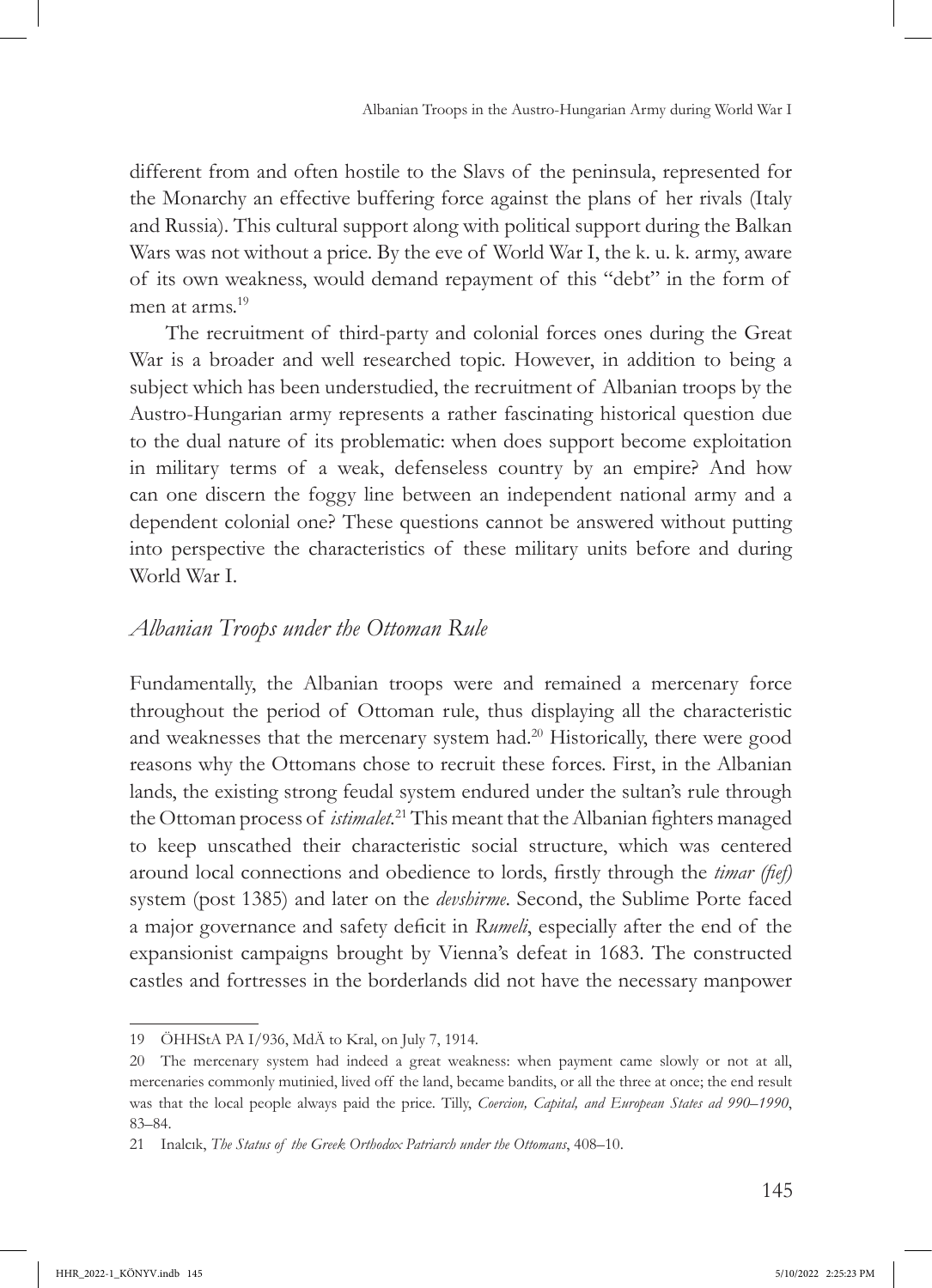despite Istanbul's attempt to fill the gap with Janissaries or state troops. Thus, the only remaining solution was to hire mercenaries with long guns and matchlock guns from Bosnia, Herzegovina, and Albania*.* 22

These troops served in the Ottoman army as infantry or cavalry units, and commonly the Ottoman records described them as brave, fearless, heroic, hard and warlike.23 Due to their lifestyle, they generally engaged in guerrilla type warfare, with bands of mercenaries as small as 30 warriors under a sergeant *(bölükbaşı* tur.*)* up to 1,000 warriors under chieftain (*başbuğ* tur.).24 Despite the existence of several surviving contracts, the number of these units was fluid. For example, the leaders in the southern Albanian speaking *vilayets* (the *Toskë* alb*.*) based their ability to raise larger numbers of warriors on personal or vassalage connections (*Bey-Agha/Ağa* relationship).25 In the northern Albanian speaking *vilayets* (*Gegëria* alb.), it was much more difficult to recruit solders than it was in the south because the methods used were tied to blood or kinship (*fis* alb.) relationships and thus had a tribalistic nature. As such, the size of the mercenary units was linked to the "good name" of the leader's family (*oxhak* alb.) and its origins.26

Usually, the troops served regionally and seasonally, with fighting periods of two, four, or at most six months.27 If called into arms in the summer, many Albanian fighters would withdraw from the battlefields by November, regardless of the current military situation. This scenario, which commonly happened with northern Albanians (the *Gegë* alb.), many times forced the Ottoman state to pay for additional mercenaries during winter rotations.<sup>28</sup>

As part of their contractual obligations (*mukâvele* tur.), these forces had to bring their own equipment and horses.<sup>29</sup> This was a double-edged condition, because on the one hand, it saved the contractor from the obligation of paying for the equipment used by the mercenary forces, but on the other, it often

<sup>22</sup> Yıldız, *Neferin Adı Yok*, 17–30, 147–49.

<sup>23</sup> Örenç, "Albanian Soldiers in The Ottoman Army during the Greek Revolt at 1821," 505

<sup>24</sup> Ibid., 507.

<sup>25</sup> One of the most powerful noblemen of Central Albania was Esat Pasa Toptani, who during the Siege of Shkodra in 1913 commanded a disintegrating Ottoman army of 35,000 men, of which 15,000 were ex-Ottoman *redif* (reservist) soldiers, mainly Albanians. Vlora, *Kujtime*, 81.

<sup>26</sup> Another example from northern Albania was the tribal leader and later King of Albania Ahmet Bey Zogolli (Zogu), who had under his command a band of 2,000 armed soldiers from his area of influence and origin, the Mati region. Heaton-Armstrong, *The Six Month Kingdom*, 92.

<sup>27</sup> Yıldız, *Neferin Adı Yok*, 147–49.

<sup>28</sup> Örenç, "Albanian Soldiers in The Ottoman Army during the Greek Revolt at 1821," 506.

<sup>29</sup> Erdem, "'Perfidious Albanians' and 'Zealous Governors'," 215.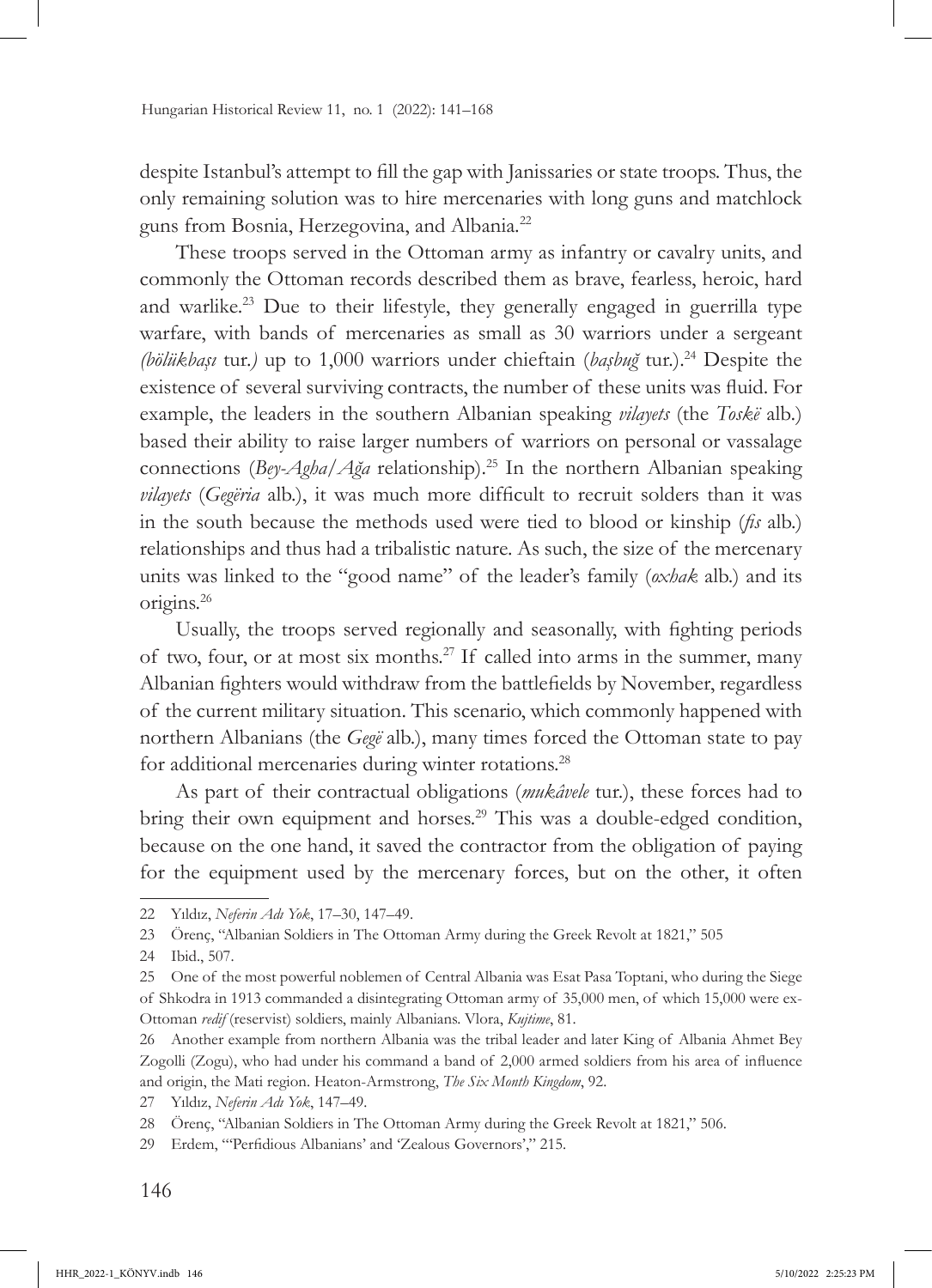weakened the Ottoman state because a given unit's cohesion and fighting ability were greatly endangered by their lack of equipment or the striking differences in the assorted equipment which they brought to battle. This remained a distinctive characteristic of the Albanian fighting units up until the Balkan Wars, and it was noticed even by the Irish captain Duncan Heaton Armstrong, who served the Albanian Crown in 1914. 30

During the Tanzimat Era (1839–1876), the Ottoman state underwent a series of reforms, including the creation of a modern, centralized, and national army similar to the Prussian one. These reforms had an unintentional impact on the Albanian units as well. On the one hand, these strengthened the Albanian fighters by creating the necessary conditions for them to receive a stable income as regular or reservist soldiers and to develop professionally, as they were given a modern education and took part in training, and military drills, opportunities which they had not before (and this had undermined their ability to fight beyond small skirmishes when they operated as seasonal mercenaries).<sup>31</sup> On the other hand, these reforms proved to be too constraining for the Albanian fighters due to their centenary military practices, mainly in the aspects of longevity of the service (from seasonal to five-year periods), the type of military units (from kinship/vassalage units to modern type regiments), and their deployment (from mainly native regional forces into imperial ones). As a result, the Tanzimat Era in military terms drew a wedge between the Ottoman Army and the Albanians, where one side saw these reforms as a necessity for the survival and safety of the empire while the other interpreted them as an infringement on freedom and military status quo. This led to a number of protests, insurgencies, and rebellions by the Albanians, which were met by the Ottoman authorities with counteroffensives, purges, imprisonments, and disarmament campaigns.32 As a result, by the beginning of World War I, the Albanian fighters had calcified features of a pre modern military unit: they were poorly or rather loosely organized, ill-equipped, and hardly trained, and they had an opportunistic (if not predatory) view concerning how they operated, fought, and attained their military objectives. The only incentive to use them was their military knowledge of the area as natives and their fighting spirit.

<sup>30</sup> Heaton-Armstrong, *The Six Month Kingdom*, 90.

<sup>31</sup> Beaujour, *Voyage militaire dans l'Empire Othoman*, 347–49.

<sup>32</sup> Pollo, *Historia e Shqipërisë,* 129–30.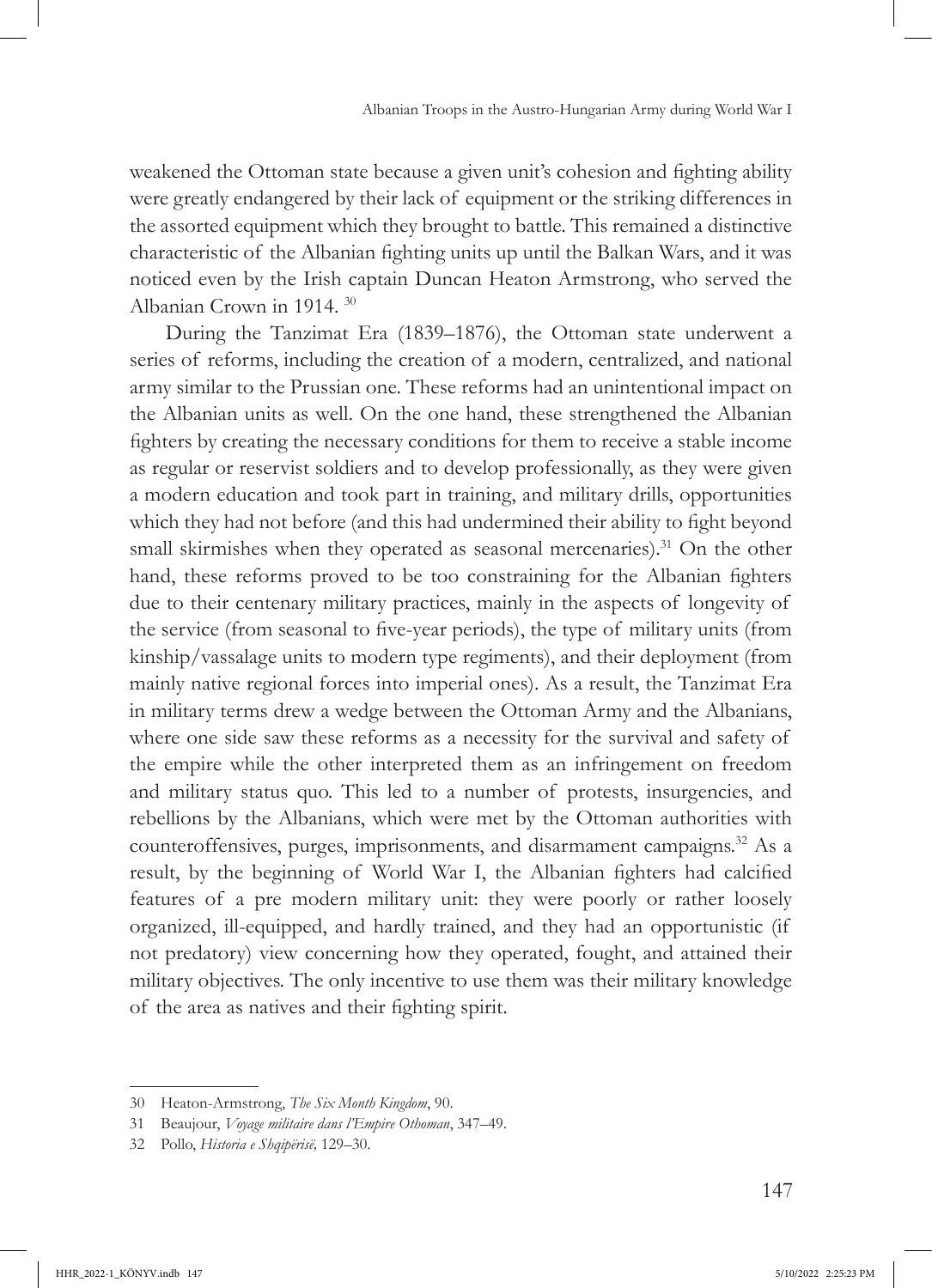*The Albanian Irregular Troops (Freischärler Albanien) under the Austro-Hungarian Army (1914–1916)*

The secret military operation of September 1914

The creation of a smaller Albanian state in 1912–13, proved a rather powerful incentive for many Albanians to ally with Austria-Hungary in 1914. The keenest supporters of the empire among these forces were the refugee Albanian leaders from the ex-Ottoman *vilayets* of Kosovo and Macedonia. Unsurprisingly, even before the official entry into the Great War, the Austro-Hungarian institutions had made plans for the recruitment of these forces as irregular troops with the hope of opening a second front that would have attacked Serbia from the South. In an encrypted telegram dating July 23, 1914, the *Ballhausplatz* informed its consuls in Albania and the k. u. k ambassador in Istanbul Pallavicini of the possibility of organizing and using the Albanian fighters in the offensive against Serbia. In the introductory section one finds the following: "In the event of the outbreak of war between the Monarchy and Serbia, from our point of view it would be very desirable—and fortunate, given the mood in the Serbian-Albanian border areas—that the Albanian population should be active and expose the Serbian military in those areas as a response to the terrible oppression imposed on them by the Serbian tyranny."<sup>33</sup>

Two days later, on July 25, 1914, Augustus von Kral, the Austro-Hungarian diplomat in Albania, replied positively to Vienna's military proposition. He had been in continuous contact with nationalist leaders from the north and from Kosovo (Hasan Prishtina, Isa Boletini, Bajram Curri, Selim Batusha, etc.), and they were all in favor of joint military action against the enemy (*shkjau* alb.) in the form of a general uprising. However, in his view, the most logical starting point for the operation was Albania, not Kosovo, because from there, the Monarchy could have shipped the necessary weapons and equipment for the Albanian fighters. From there, these forces, aided by the Monarchy's officers, could have divided into two groups, which then would attack Serbia on two fronts, one toward Macedonia through the region of Dibra and one from the Albanian-New Serbia border of the Luma region.<sup>34</sup>

<sup>33</sup> ÖHHStA PA I/936, MdÄ to Löwenthal and Kral in Durazzo, to Pallavicini in Istanbul, on July 23, 1914.

<sup>34</sup> ÖHHStA PA I/936, Kral from Durazzo to MdÄ, on July 25, 1914.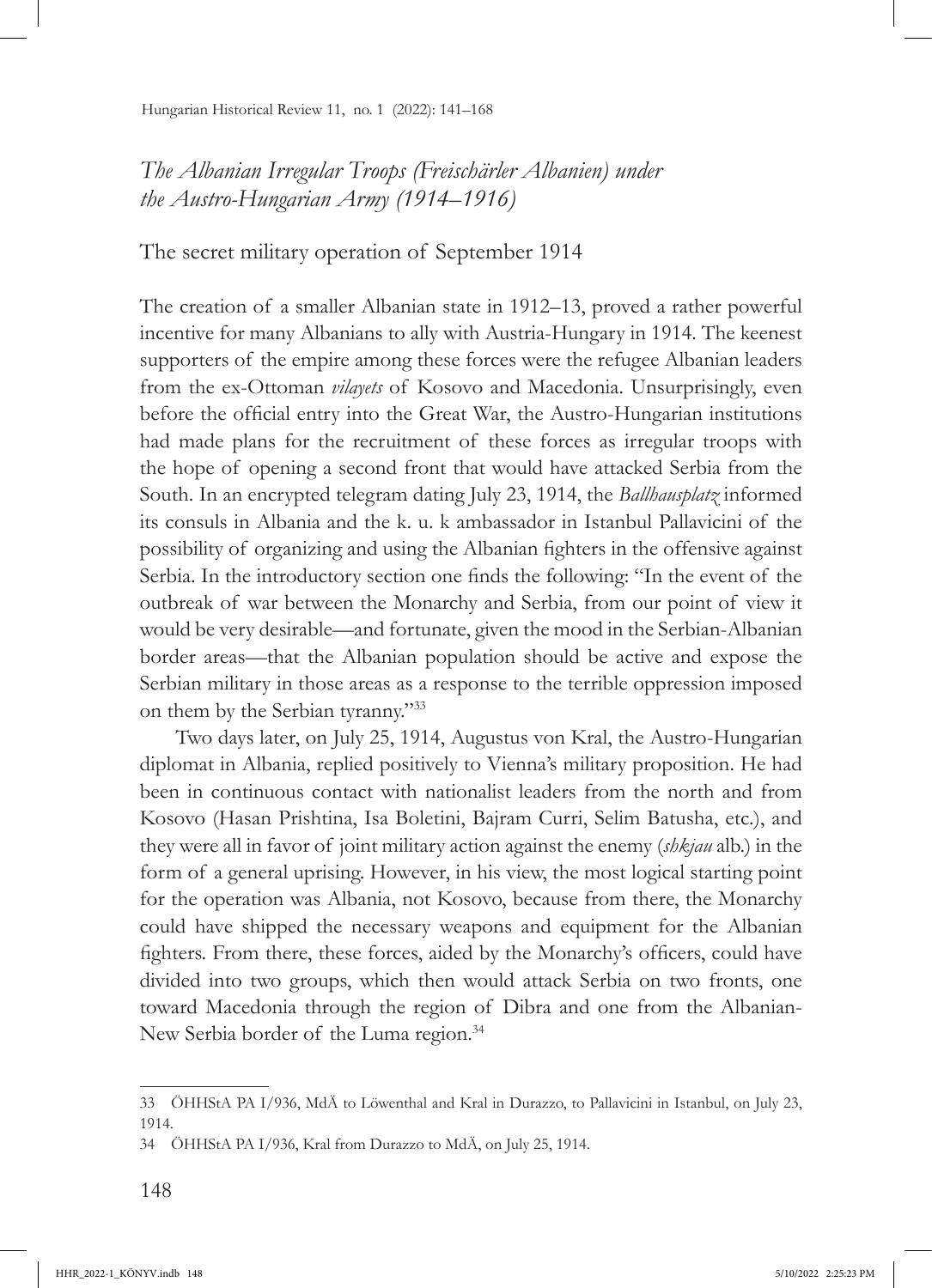After receiving this encouraging answer and with the hope of gaining a military advantage for the Monarchy's armies, on July 27, 1914 the Ballhausplatz instructed General Consul Kral to deliver to the "Albanian insurgent leaders" the following message:

The declaration of war against Serbia has not been made yet, but it is coming. I ask to You high-born [possibly the name of the leader] to spread the rumor among the Albanian insurgents that the state of war has already occurred, that Belgrade has been abandoned by its court and government, that Kosovo is completely emptied by the [Serbian] troops, and that k. u. k. troops have already crossed the Serbian border.<sup>35</sup>

The message cited above is significant for three reasons. First, each of the four statements was chronologically false, thus indicating that the Monarchy was willingly lying and quite possibly sending her allies to a slaughter with the hope of gaining a temporary military advantage for her own forces. Second, by initiating the operation from Albania, Vienna was willingly compromising the neutrality of the country, which she had previously protected and guaranteed in the London Conference of 1912–13.36 Third, the way in which these forces would have been organized and armed and the manner in which they would have operated under the directives of the k. u. k. officers were in total breach of the Hague convention of War on Land  $(1907).$ <sup>37</sup> The archives do not indicate whether the message was ever transmitted through Kral to the Albanian leaders, but the logic of the events that came in the wake of its drafting suggest that it was.

A day later, Vienna reassured Kral (who by then was acting as the leader of the operation) that the Monarchy would provide 2,000 rifles, 100,000 cartridges, and 50,000 Kronen to the "insurgents."38 On July 29, the *Ballhausplatz* also informed the chief of the *Evidenz Bureau* Colonel Hranilovic, who as the k. u. k. army representative had agreed to the necessity and objectives of the operation, of the military details.39 The same day, Kral traveled toward Castelnuovo (Herceg

<sup>35</sup> ÖHHStA PA I/936, MdÄ to Kral, on July 26, 1914.

<sup>36</sup> After the assassination of the *Thronfolger*, Vienna pressed without success the Albanian Crown to renounce the position of neutrality by joining the war against Serbia. ÖHHStA PA I/66, MdÄ to Macchio, on 19.8.1914.

<sup>37</sup> *Convention (IV) respecting the Laws and Customs of War on Land and its annex: Regulations concerning the Laws and Customs of War on Land.* The Hague, October 18, 1907. See the online version https://ihl-databases.icrc. org/ihl/INTRO/195. Last accessed on March 31, 2022.

<sup>38</sup> ÖHHStA PA I/936, MdÄ to Kral, on July 28, 1914.

<sup>39</sup> ÖHHStA PA I/936, MdÄ to AOK officer Hranilovic, on July 29, 1914.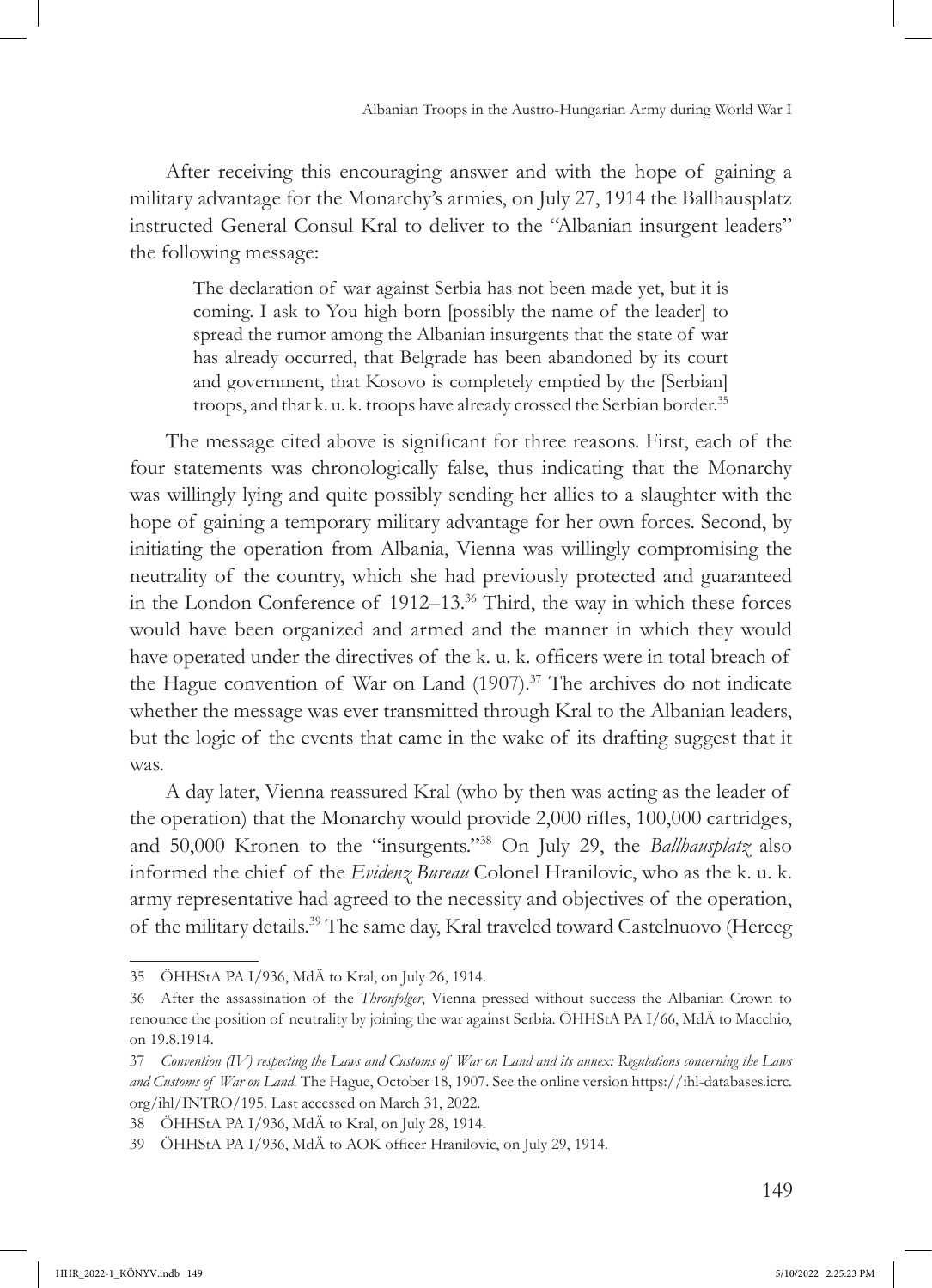Novi), where he met with multiple Albanian leaders, such as Hasan Prishtina, Isa Boletini, and Dervish Hima, to attempt to organize the operation.<sup>40</sup> According to the plan, the Austro-Hungarian authorities would have secretly shipped the necessary weapons and ammunitions<sup>41</sup> to the port of Shëngjin in unmarked boxes, along with the Albanian fighters from the Serbian controlled regions of Kosovo along with six k. u. k. army officers. The Albanian leaders on the other side had the duty of securing the landing area and procuring the transportation animals (200–300 horses). After the successful conclusion of the first phase, the forces would divide into two groups and attack the enemy from the Macedonian and Serbian borders, as had been suggested earlier by Kral. The odds of success were fairly high, considering the fact that other tribal leaders from Northern Albania (the so-called great highlands or Malësia e Madhe) had replied positively to Consul Kral's request.<sup>42</sup>

Despite the initial enthusiasm, by the end of September 1914, the entire operation had become a massive fiasco for the Monarchy. One of the many reasons for this failure was the multiple delays that the operation suffered. By early August, most of the weapons had arrived, but there was no sign of the horses that were needed to transport them<sup>43</sup> or even of the key k. u. k. army officers in charge of the action.<sup>44</sup> These delays became even more persistent throughout the entire operation, since the country had no road or railway system. Even more problematic was the fact that the landing area and the route through which the forces had to travel through were constantly subject to incursions by the peasant (Muslim) rebels<sup>45</sup> in central Albania and the predatory raids of the tribal highlanders of the north.<sup>46</sup>

<sup>40</sup> ÖHHStA PA I/936, Report for the AOK to MdÄ (with title: *Albanian leaders, who worked against Serbia, during the Austrian-Serbian war*), on September 28, 1916.

<sup>41</sup> By August 5, 1914, nine crates of explosives and around 500,000 cartridges were shipped from Pola, of which 200,000 were of caliber 7.9mm for the Mauser rifle, while the rest were of caliber 7.65mm for the Turkish Mauser rifles. ÖHHStA PA I/936, MdÄ to Kral, on August 5, 1914.

<sup>42</sup> ÖHHStA PA I/936, Halla to MdÄ, on July 29, 1914.

<sup>43</sup> ÖHHStA PA I/936, MdÄ to Kral, on August 6, 1914.

<sup>44</sup> Lieutenant Colonel Spaits arrived in Albania on August 14, thus delaying even more the operation. ÖHHStA PA I/936, Halla to MdÄ, on August 11, 1914.

<sup>45</sup> The peasant rebellion in central Albania in 1914–1915 was organized by Muslim peasants who opposed the nomenclature of a Christian European prince like Wilhelm zu Wied as the ruler of the country. With the motto "Dum Babën" (we want our father), they sought the reestablishment of the Sultan's rule in Albania.

<sup>46</sup> ÖHHStA PA I/936, Kral to Berchtold and the Evidenzbüro (AOK), on September 18, 1914.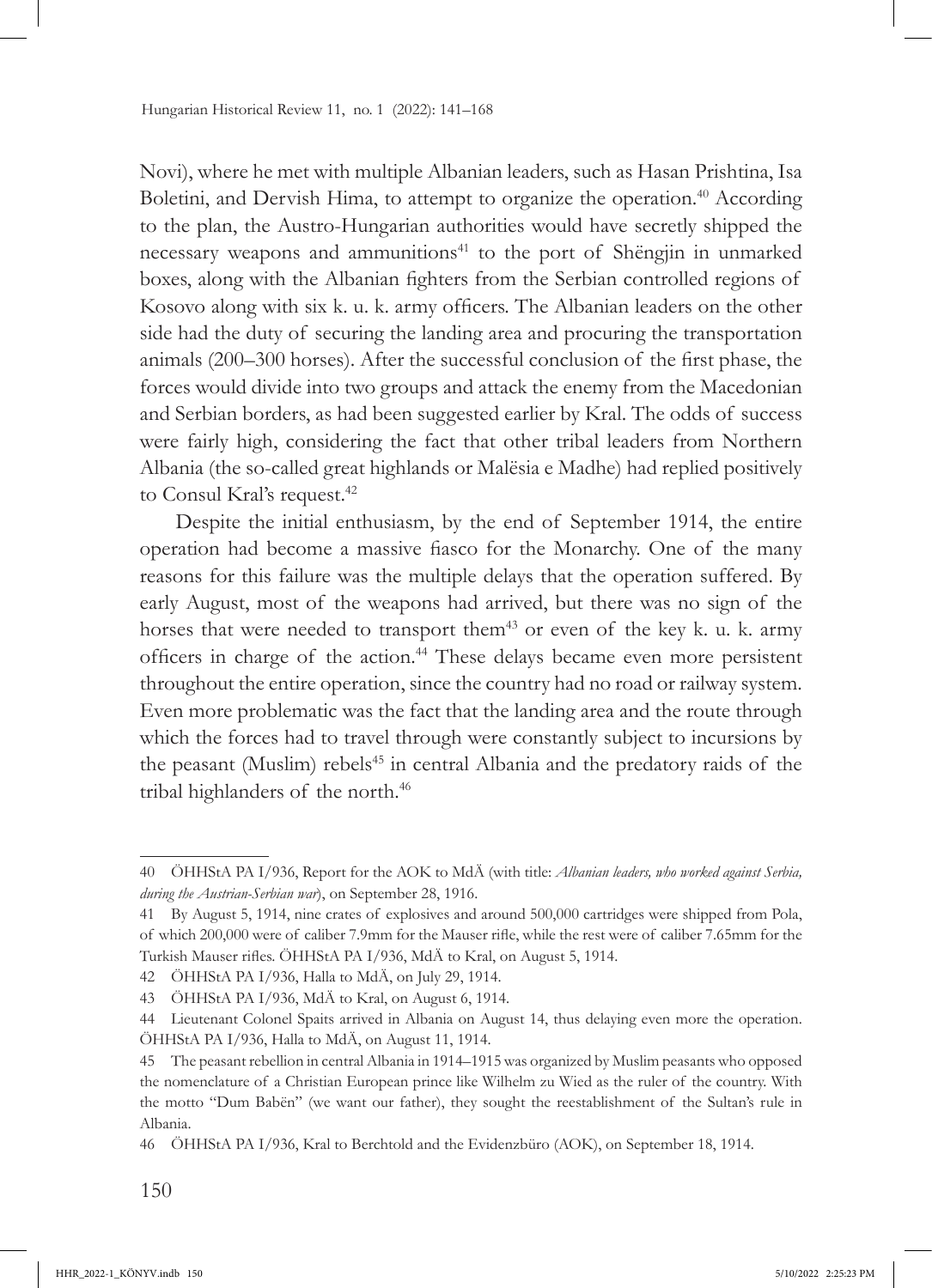Another major reason for the failure of the operation was the lack of secrecy from all the actors involved. The Monarchy bore the lion's share of the responsibility for its inability to transport in secrecy most of the troops and weaponry via commercial vessels. These lines, according to the Albanian expert prof. Seiner, were operated mainly by sailors of Italian and Slavic origin many of whom were spies for their own governments.<sup>47</sup> As a result, by early August, the majority of the interested powers in Albania had caught a whiff of Monarchy's actions on the ground.48 The Albanians also bore some of the blame, because multiple Austro-Hungarian reports indicate that personnel close to the Albanian government and even tribal leaders had divulged relevant information to enemy powers.49

Nonetheless, the biggest obstacle to the successful completion of the operation of 1914 was the reigning chaos between the chain of command and the forces on the ground. Practically, there was no defined hierarchical organization or even trust between the institutions (the *Ballhausplatz* and the *Evidenz Bureau*) and the actors.<sup>50</sup> When Kral came down with malaria in August,<sup>51</sup> the operation became even more hectic and chaotic, because the k. u. k. officers had no direct line of communication with the center from where they could have gotten information and orders. The most vivid testimony to the relevance of this issue was the frustrating letter sent by k. u. k. army officer Lieutenant Colonel Spaits on September 10, 1914:

Since August 9, I keep receiving the answer 'as soon as possible' from Vienna and partly from Durazzo. Now that everything is finally in place and all precautions have been taken care of, the order 'later' comes! I will comply with this order, but I hereby decline any responsibility, even if the whole thing fizzles into the sand! Such an endeavor, the preparation of which covers a distance of 100–150 km, cannot be regulated in the same way as the departure of a battalion in the absence of all means of communication!52

Furthermore, under the chaotic AOK/Albanian leadership, it became almost impossible to keep a mercenary and heterogeneous force like the Albanian

<sup>47</sup> ÖHHStA PA I/936, AOK to Berchtold, on November 16, 1914.

<sup>48</sup> ÖHHStA PA I/936, AOK to MdÄ, on September 8, 1915.

<sup>49</sup> ÖHHStA PA I/936, Löwenthal to MdÄ, on August 12, 1914.

<sup>50</sup> ÖHHStA PA I/936, Kral to MdÄ, on August 12, 1914.

<sup>51</sup> ÖHHStA PA I/936, MdÄ to Löwenthal, on August 29, 1914.

<sup>52</sup> ÖHHStA PA I/936, Kral to Berchtold and Evidenzbüro (AOK), on September 18, 1914. Letter nr.1 from Lieutenant colonel Spaits reporting from Bicaj on September 10, 1914.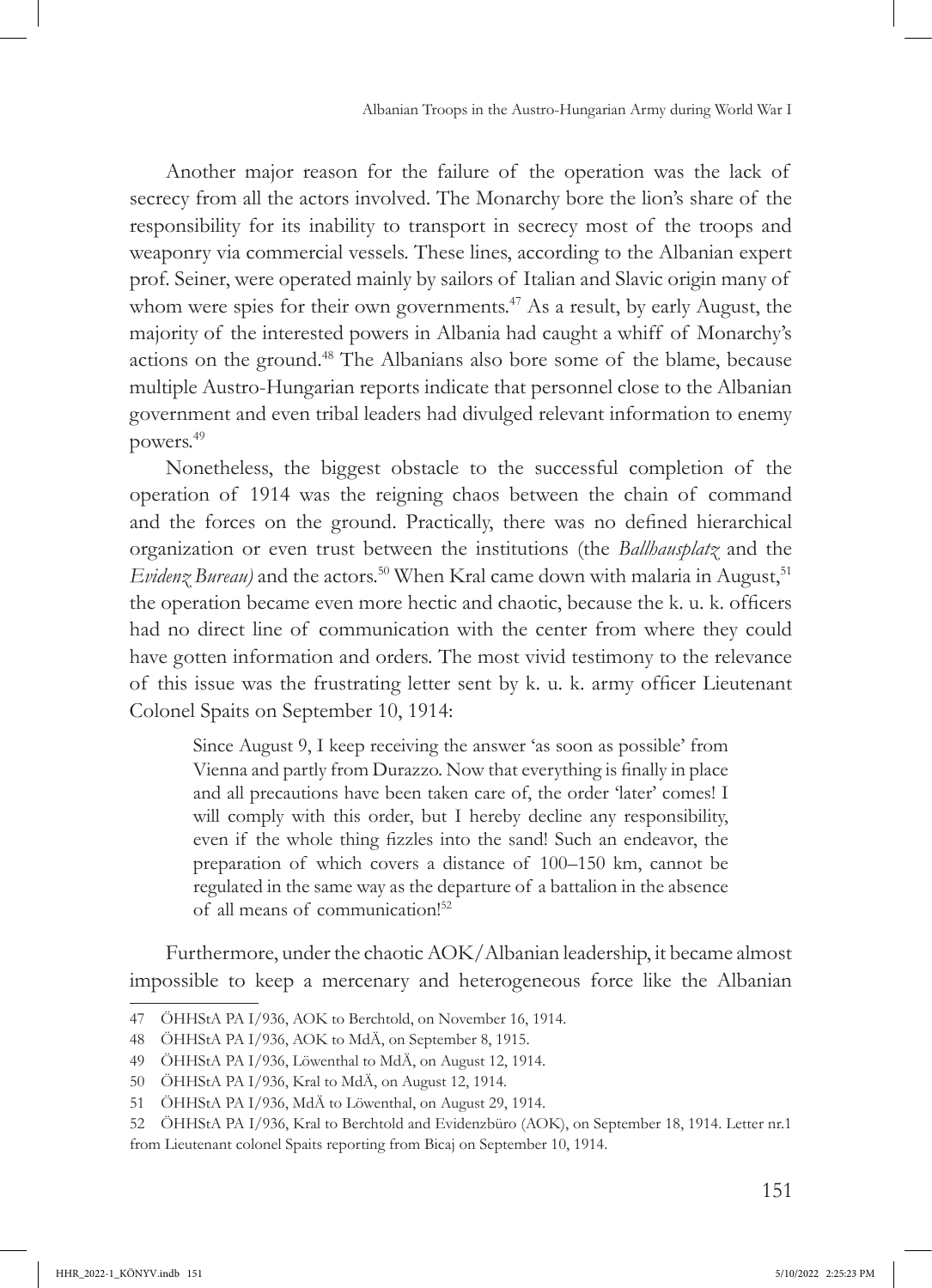fighters motived and organized. By mid-September, the operational funds had gone dry, while expenses for a mercenary force that had not even once fired a gun against the enemy kept increasing.53 The situation grew worse, as the k. u. k. officers had to bargain on daily bases, using money they didn't have, to prevent mutinies, discourage desertion, and cope with threats posed by hostile tribes. In another letter dated September 12, the infuriated Lieutenant colonel Spaits wrote the following to consul Kral: "...these good-for-nothing people in Mirdita, Ibolje, and Fierza! They stage a revolution every day for breakfast! Last night they came and asked for 80 Mauser [rifles], otherwise they wouldn't let us pass through! I prefer to spend 10,000 more kronen—just to keep peace and not to have a riot that the Italians would hear about! This is the only reason why I have approved even the most outrageous demands! Our so-called "Noble Guard," made of twelve men recruited by Nopcsa from Merturi, Rajah, and Sirlu, costs us 48 Kronen every day; they are more of a burden than a benefit to us. These guys are lazy, [and since] the locals are jealous of them, [they have] demanded that we also take a 'guard' from them—of course, a 'man' from every 'fis' [tribe]… All these negotiations come with the same corresponding shouting and 'readiness to shoot,' and they always end up with a bag full of money."<sup>54</sup>

The tribulations of the k. u. k officers in Albania came to an end when, by September 30, the Evidenz Bureau ordered the withdrawal of all of Monarchy's personnel, thus ending the joint offensive against Serbia.55 By the beginning of October 1914, the majority of the Monarchy's officers had left the country, which by then had plummeted into anarchy after the departure of the Albanian Crown and Government under the threatening guns of the rebels and the approaching Serbian Army. However, as was typical of them, the Albanian irregulars who had been taking part in the secret operation passed another winter enjoying the fruits of another mercenary expedition that, from their point of view, had been successful, even if not actually fought.

<sup>53</sup> There is no real account of the total sum of the expenses for the operation, but the sources indicate that between the period of July 29, 1914 and September 6, 1914, Consul Kral had spent some 45,046 Kronen for the upkeep of the mercenary army, while Consul Halla had spent around 17,128. ÖHHStA PA I/936, MdÄ to Evidenzbüro (AOK) and Kral, on September 22, 1914.

<sup>54</sup> ÖHHStA PA I/936, Kral to Berchtold and Evidenzbüro (AOK), on September 18, 1914. Letter nr.2 from Lieutenant colonel Spaits reporting from Bicaj on September 10, 1914.

<sup>55</sup> ÖHHStA PA I/936, Halla to Spaits, on September 30, 1914.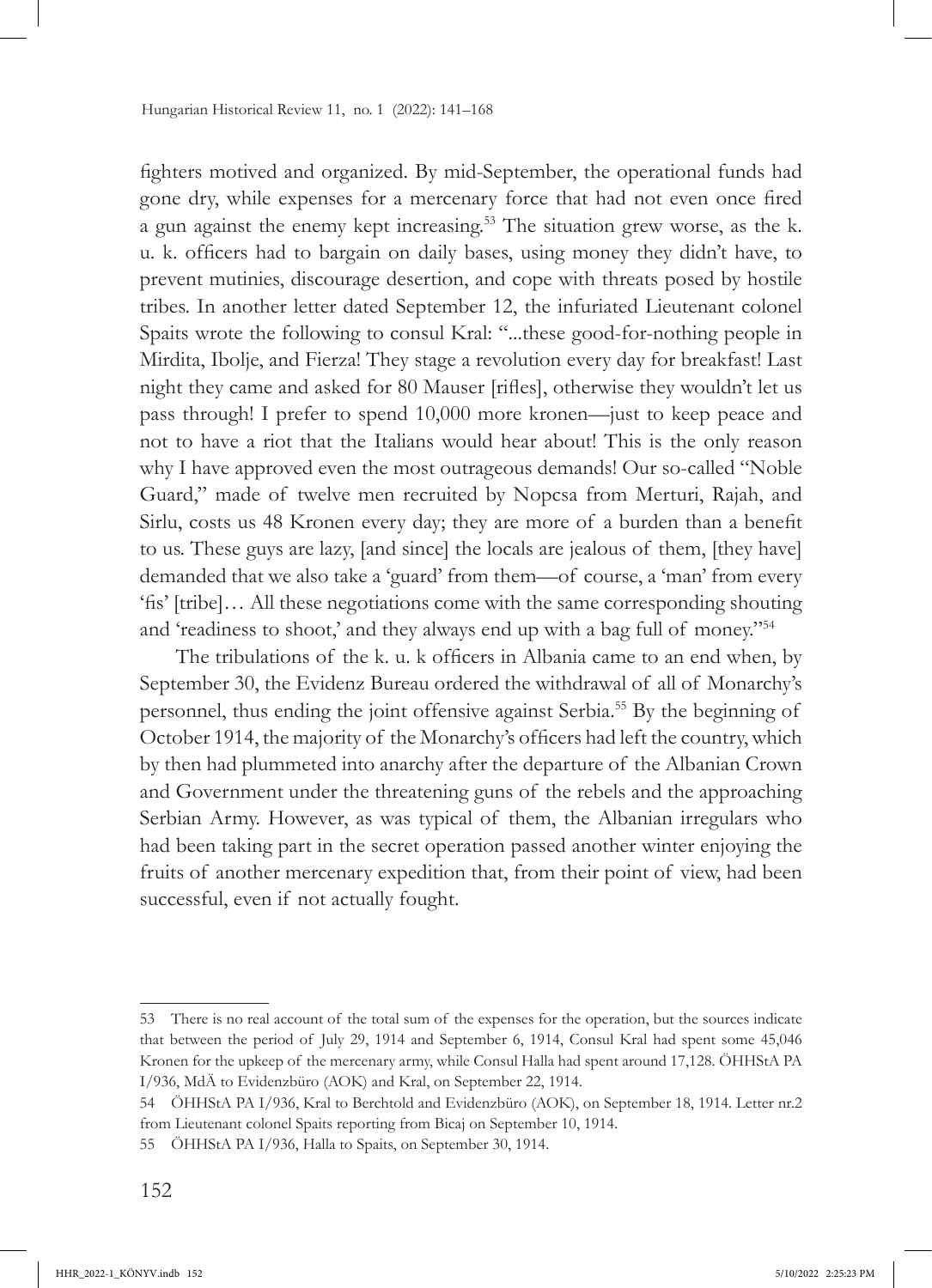### *The Albanian Legion and the Durrës' offensive (Autumn-Winter 1915–1916)*

The military fiasco of 1914 convinced Conrad and the imperial authorities, that it had become, if not impossible, obsolete to conduct modern, large-scale operations in the frame of the Great War with "irregular forces" like the Albanian mercenaries. The country, which since the Balkan Wars had been at the mercy of marauding gangs, had to be secured under the k. u. k military administration. However, using these forces under a "shaky/joint" military hierarchy meant in principle taking more imperial troops from other fronts, and this was a luxury that the AOK could not afford.

For these reasons, by December 1915, the AOK had contacted Hasan Bey Prishtina, an Albanian nobleman from Kosovo, with the proposition of organizing the Albanian warriors into a larger ethnic unit under the k. u. k. army, similar to the Polish legion. During the first two years of the war, Hasan Bey and his 8,000 fighters had fought against the pro-Entente Esad Pasha's troops, the Serbian and Montenegrin forces, thus proving himself worthy for the Monarchy's cause. Additionally, he had good links with the Bulgarian military authorities and had advocated a quick political organization of the occupied parts of Albania while rejecting political offices for himself.<sup>56</sup>

Hasan Bey saw the AOK proposition as positive and, if it were to prove necessary, he offered to travel personally to Vienna to discuss the details. After the Austro-Hungarian armed forces would have concluded the occupation of Albania, he planned to form a strong force of 15,000 men to fight against the Italians on the southwestern front.57 Upon receiving this encouraging reply, the AOK put at his disposal 10,000 kronen for the formation of the legion and asked him to raise as quickly as possible a force of at least 10,000 men.<sup>58</sup> The necessary equipment, including weapons, uniforms, coats, blankets etc. which had been seized by the Montenegrins, could have been collected from the two depos of Mitrovica and Ferizovic (or Ferizaj in Albanian). However, the transport of this equipment had to be arranged by the Albanians themselves, since the rail lines had been destroyed and most of Kosovo's and Albania's horses had been taken by the retreating Serbian forces.<sup>59</sup> In addition to the money and the rifles, the Legion was also promised eight batteries of guns, each with 240 rounds of

<sup>56</sup> ÖStA KA, NFA, HHK AK 3. Armee OPAK, K. 10, December 16, 1915 (Op. Nr. 8166).

<sup>57</sup> Ibid.

<sup>58</sup> Ibid.

<sup>59</sup> ÖStA KA, NFA HHK AK 3. Armee OPAK, K. 10, December 19, 1915 (Op.nr. 19280).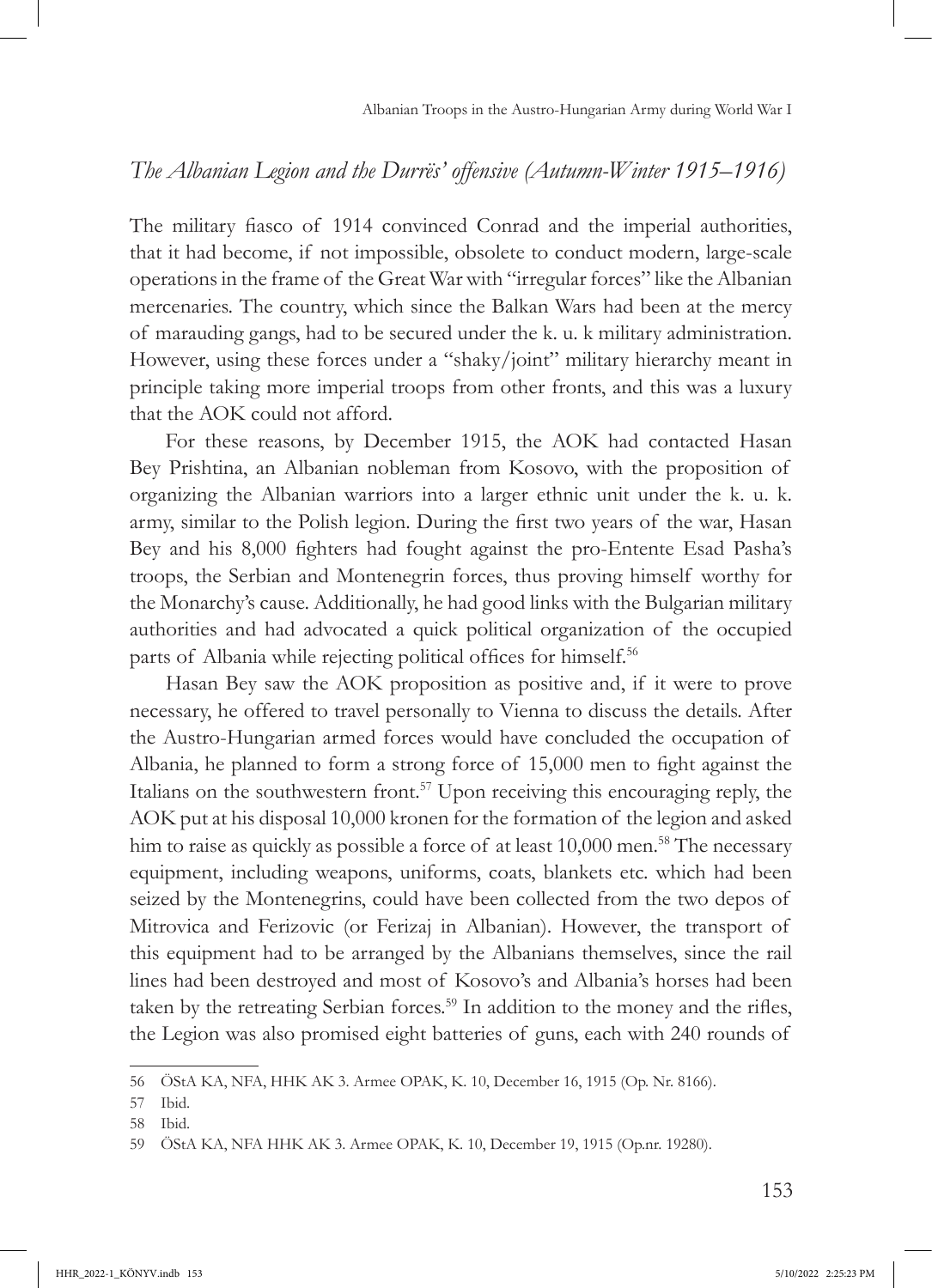ammunition. As a final request, the AOK instructed him to avoid as much as possible any conflict in the newly liberated areas, because these incidents would harm the reputation and safety of the Monarchy's troops.<sup>60</sup>

After many detailed discussions, Hasan Bey agreed to organize a brigade of Albanian volunteers. This would consist of two half brigades, each of two regiments. These would in turn be divided into four battalions, which would respectively consist of four çetas of 100 men each. The çetas subsequently would be divided into four sub-çetas. Hasan Bey would be provided with a k. u. k. general staff officer serving under him as aide-de-camp, fluent either in Albanian or French. The two half-brigade commanders, the four regimental commanders, and the 16 battalion commanders had to be K.u.K officers, while the çetas and sub-çetas were to be led by Albanians selected personally by Hasan Bey.<sup>61</sup> The first recommendations for these positions by the AOK were Captain Hässler, Lieutenant Colonel Nopcsa, Lieutenant Rudnay, and Captain Steinmetz, along with four other non-commissioned officers. The rest of the officer spots in the legion would have been filled with volunteers. The Albanian legion was subject to the Austro-Hungarian Army orders and its regulations. However, Hasan Bey invoked the right to proceed legally and liquidate spies on the spot, particular Serbian spies.62

Volunteers, who would be between 20 and 25 years of age, would receive basic training and wear the distinctive badges of the Albanian Legion (black and yellow armband with a black and red cockade on it).<sup>63</sup> As a final step, they would swear their loyalty with a handshake.<sup>64</sup> Each one would be paid like an Austro-Hungarian soldier, receiving a payment in advance every ten days, including a daily allowance of one and a half Kronen. The leaders of the sub-çetas would receive a payment similar to that of a train conductor, while the çeta commanders would get a paycheck of 175 kronen per month. Initially, upon the directives issued by the AOK, the legionnaires were not offered any other benefits (such as food or tobacco) apart from their paychecks, because it was thought that these recruits were doing their patriotic duty. If anyone distinguished himself in the battlefield, they would be given rewards, and bronze medals would be distributed

<sup>60</sup> Ibid.

<sup>61</sup> ÖStA KA, NFA HHK AK 3. Armee OPAK, K. 10, December 20, 1914 (Op.nr. 964).

<sup>62</sup> Ibid.

<sup>63</sup> ÖStA KA, NFA, KK XIX. Korps, K. 2574, February 1, 1916.

<sup>64</sup> Ibid.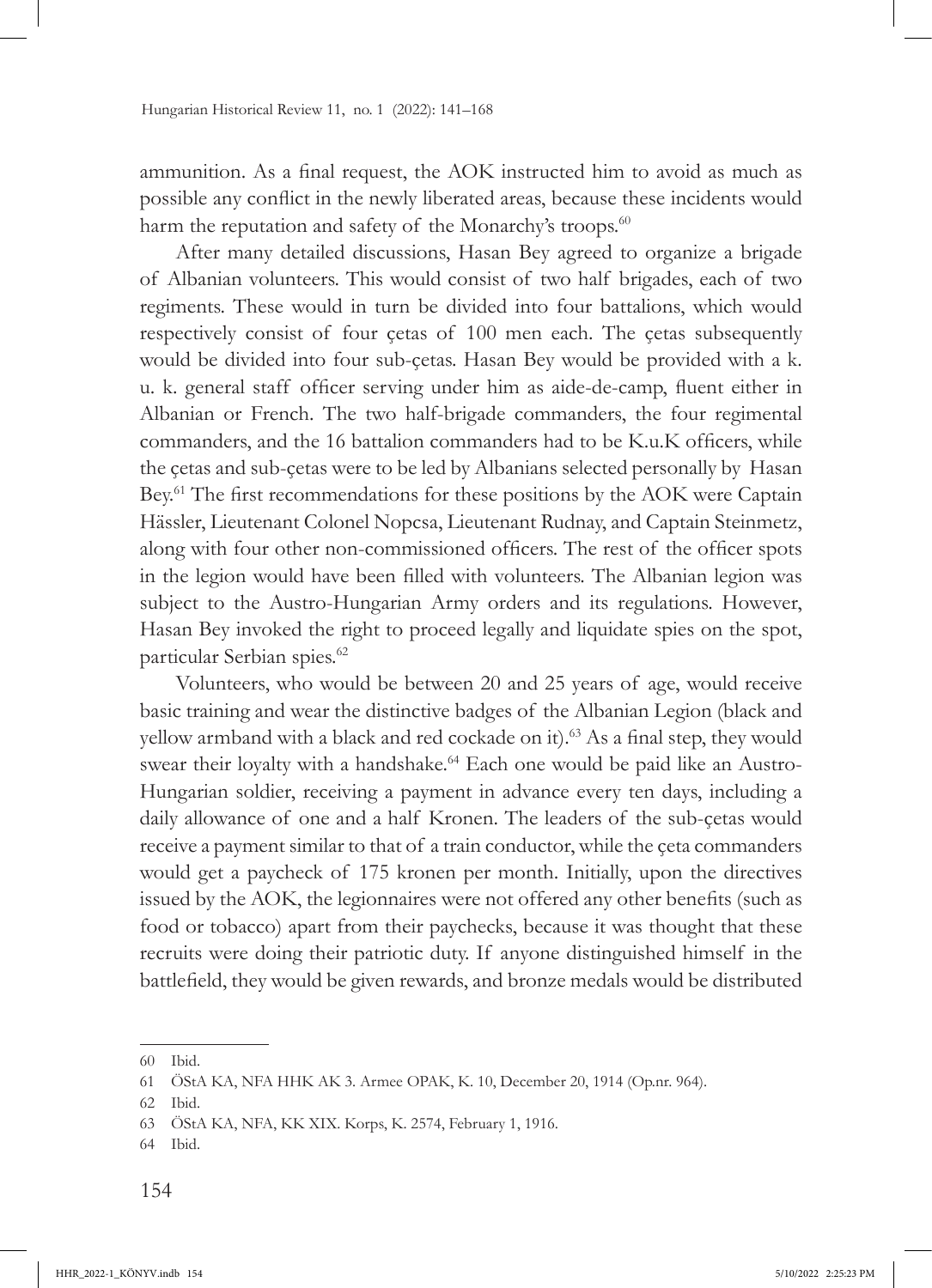according to soldiers' merits.<sup>65</sup> Hasan Bey spoke out vehemently against this condition, because he feared that if the volunteers were not been self-sufficient, they might easily turn into a gang of robbers. The legionnaires had to be given the same level of care and remuneration as the Austro-Hungarian soldiers, since generally they had to operate in very resource-poor areas.<sup>66</sup>

The directives of the Third Army Command dating December 12, 1915 stipulated in which areas and under what conditions the Albanian volunteers had to be recruited.67 Particular attention was given to the zones where the "good name and influence" of Hasan Bey was thought to be stronger, particularly areas around Vushtrri, Prishtina, Gjilan, Ferizovic, and Novipazar. The AOK expected him to be able to recruit some 6,000 warriors for the Legion in a period of 20 to 25 days, with at least 2,000 men from his hometown of Vushtrri and another 2,000 from Prishtina by January 5, 1916. Regarding the conditions, there was a strict policy of religious demarcation between the recruits and the area where they would have served. According to this policy, the Muslim or Catholic recruits could only join their own religious units in the legion and serve in areas where their faith was predominant among the locals. As a result, the recruits were to be divided into three groups: the first group of 2,000–3,000 Muslim Albanians from Ipek and Mitrovica under the command of Captain Hässler would have operated in the area of Podgorica; a second group of 3,000– 4,000 Catholic Albanians from Gjakova under the lead of Lieutenant Colonel Nopcsa<sup>68</sup> would have fought in Shkodra and Lezha; and a third group of 1,000 Muslim Albanians from Prizren and Prishtina under Captain Steinmetz would have stormed Kruja. Hasan Bey was against the breakdown of the volunteers according to their religious or tribal affiliations because he feared that this would create dangerous competition between Catholics and Muslims which later could promote separatist tendencies and destroy the vision of Albania's unity. In his opinion, religious conflict was a minor issue in Albania, and it only occurred in the area of Shkodra for political reasons.<sup>69</sup>

Despite the initial enthusiasm of the AOK for the Legion, the recruitment of volunteers from Kosovo proved more tedious and time-consuming than expected. Due in no small part to the disagreements between Austria-Hungary

<sup>65</sup> Ibid.

<sup>66</sup> ÖStA KA, NFA, HHK AK 3. Armee OPAK, K.10, December 26, 1915 (Op.nr. 8417).

<sup>67</sup> ÖStA KA, NFA, HHK AK 3. Armee OPAK, K 10, December 22, 1915.

<sup>68</sup> Pollman, *Baron Ferenc Nopcsa's Participation in the Albanian Military Campaign,* 167–86.

<sup>69</sup> ÖStA KA, NFA, HHK AK 3. Armee OPAK, K. 10, December 26, 1915 (Op. Nr. 8417).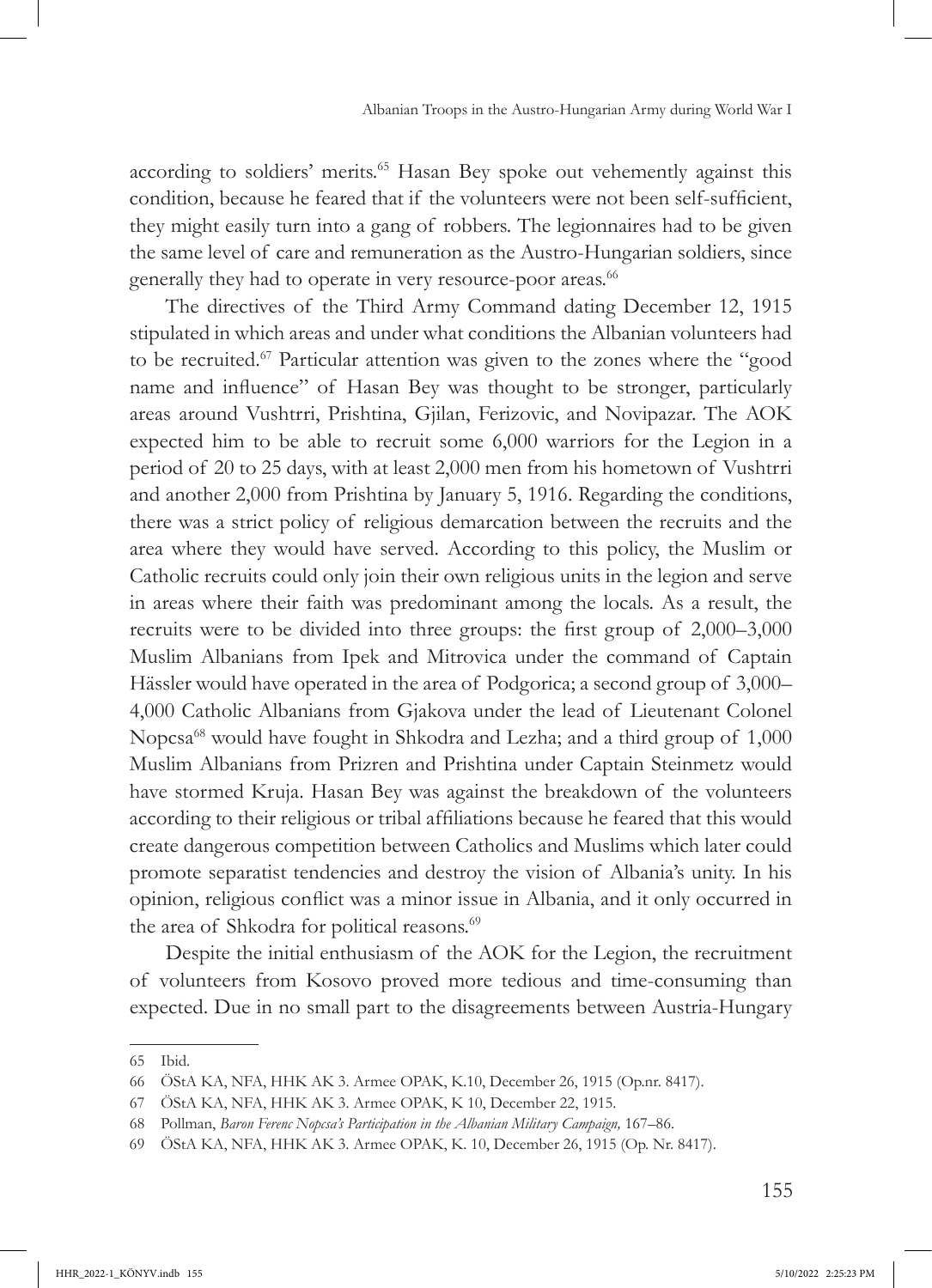and Bulgaria over the respective zones of influence and military control in Djakova and Prizren,<sup>70</sup> the recruitment process almost came to a halt during the entire month of December 1915. Another factor which led to delays was the typical slow pace of the Austro-Hungarian bureaucracy, which was made even more hesitant and cumbersome by the racist attitudes of many army officers regarding the Albanian legionnaires and their lack of trust for their would-be brothers in arms. A certain Captain Lauer, for instance, wrote the following:

I don't expect anything at all: so far, the Albanians have done nothing, and they will not do anything in the future. They stroll behind the front just to annoy us, and if there is any action on the front, then they are not available. They just want to eat at our expense, … [they are] nothing more than an undisciplined, rotten, unreliable burden. Together with their leaders.<sup>71</sup>

By January 26, 1916, the Third Army Command had compiled a report with title "Results of the actions directed by the VIII - XIX Corps Commando."<sup>72</sup> According to the data, the recruitment of the Albanian legionnaires had gone more slowly than expected: Nopcsa had gathered only 2,000–3,000 men in Blinisht, and Steinmetz had managed to sway only some 1,000 volunteers and Captain Ghilardi expected to recruit only 1,000 warriors from Prizren. Hässler had only 200 men ready to fight in Ipek, and he was expecting to recruit more people from the region of Dibra with the help of the nationalist nobleman Murad Bey Toptani. Additionally, another squadron of 700 men in Vushtrri (probably under the command of Hassan Bey) was available to engage on the front. These relatively small numbers notwithstanding, the army command saw these forces as adequate to start the offensive in Albania and thus secure two main objectives: first, to liberate 15,000 men held captive by the Serbian forces who were attempting an escape by sea from the port-cities of Durrës and Vlora; second, the Italians had to be driven from all Albanian territory, if possible.<sup>73</sup>

Upon receiving these orders, most of the members of the Albanian Legion under the command of the imperial officers began to prepare for the final charge toward the sea. Steinmetz moved with his men from Prizren to Selita,<sup>74</sup> from where he headed towards Lezha and Durrës, later joining Nopcsa's group

<sup>70</sup> Valkov, *When Bulgaria and Austria-Hungary were Neighbors*, 240–59.

<sup>71</sup> ÖStA KA, NFA, KK XIX. Korps, K. 2574, without date.

<sup>72</sup> ÖStA KA, NFA, KK XIX. Korps, K. 2574, January 26, 1916.

<sup>73</sup> Gostentschnigg, *Wissenschaft im Spannungsfeld von Politik und Militär,* 499–500.

<sup>74</sup> ÖStA KA, NFA, HHK AK 3. Armee OPAK, K.68, January 21, 1916 (Op. Nr. 739).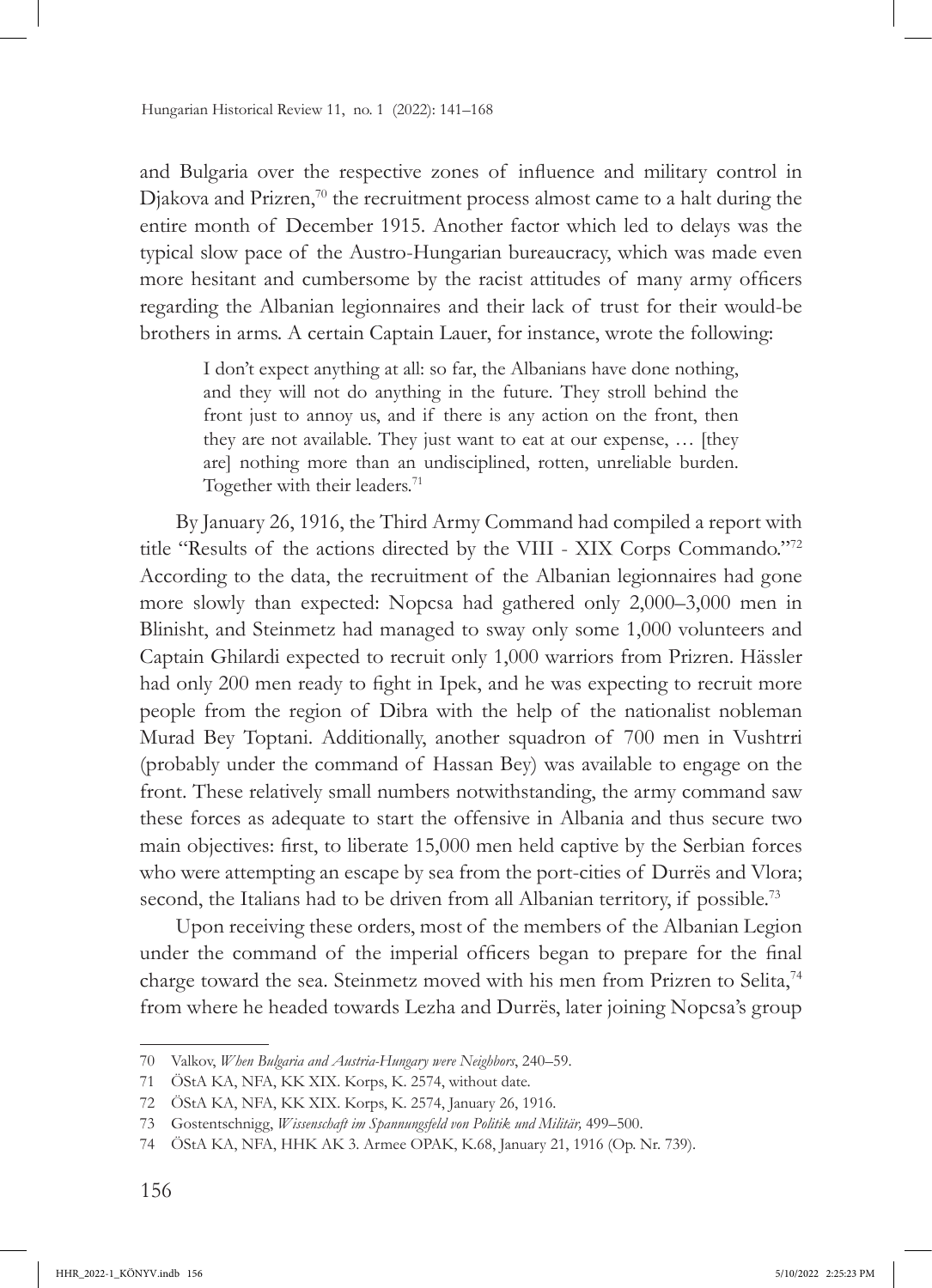on January 30, 1916.75 Nopcsa and his forces had been struggling to march toward the front due to the encirclement between the fleeing Serbian and Montenegrin forces and their allies in the region of Mirdita. The tribal leader (or bayraktar in Turkish) of this area—the catholic Prenk Bibë Doda—had been involved in pro-Serbian activities, and he had prevented the recruitment of 1,000 men from his tribe to the Albanian legion, as previously promised to the k. u. k. army. Only when Gjakova fell into Austro-Hungarian hands could Nopcsa and his men travel toward Tirana. There, his forces met with the forces of Hässler, who had left Prizren along with 1,600 men on January 30 and was charging with full speed toward Durrës.<sup>76</sup> Hässler's legionnaires were the first troops initially to seize Tirana, $77$  and on February 16, 1916, they encircled the Italian rear forces in the small town of Kavaja from a hilly position. In the heat of the fight and without the necessary artillery cover, Hässler's unit pressed the offensive on its own while storming an important hill in front of Durrës and seizing two mountain guns. In the process of conquering the city, Hässler himself was badly wounded.<sup>78</sup> Despite this victory, the pursuit of the enemy forces fleeing toward Vlora was halted, as the Austro-Hungarian forces were spread too thin and a second regrouping was necessary in order to replenish the supplies.

Nonetheless, the offensive against the Entente forces in the south resumed quickly under the lead of the Bulgarian standing Captain Ghilardi,<sup>79</sup> who had entered the service of the k. u. k. VIII. Corps Command. In a short period of time, he managed to set up nine battalions with 500 men, mainly with recruits from northern Albania. After first securing the plains south of Durrës, Ghilardi then directed his forces toward the region of Myzeqeja. By March 8, he had taken Lushnja and Berat, and the following day he captured the city of Fier. After successfully driving off the Italian rear guard across the Vjosa river, his forces camped on the northern bank of the river near Këlcyra, a position which they would have held until the end of the war.<sup>80</sup> The military regrouping of the k. u. k. XIX Corps Command under Lieutenant Marshal Ignaz Trollmann on

<sup>75</sup> ÖStA KA, NFA, KK XIX. Korps, K. 2574, February 1, 1916.

<sup>76</sup> Ibid.

<sup>77</sup> Gostentschnigg, *Wissenschaft im Spannungsfeld von Politik und Militär,* 501.

<sup>78</sup> Ibid. 502.

<sup>79</sup> Csaplár-Degovics, "Komandanti I Djelmenise Shqiptare," 112–77.

<sup>80</sup> Ibid.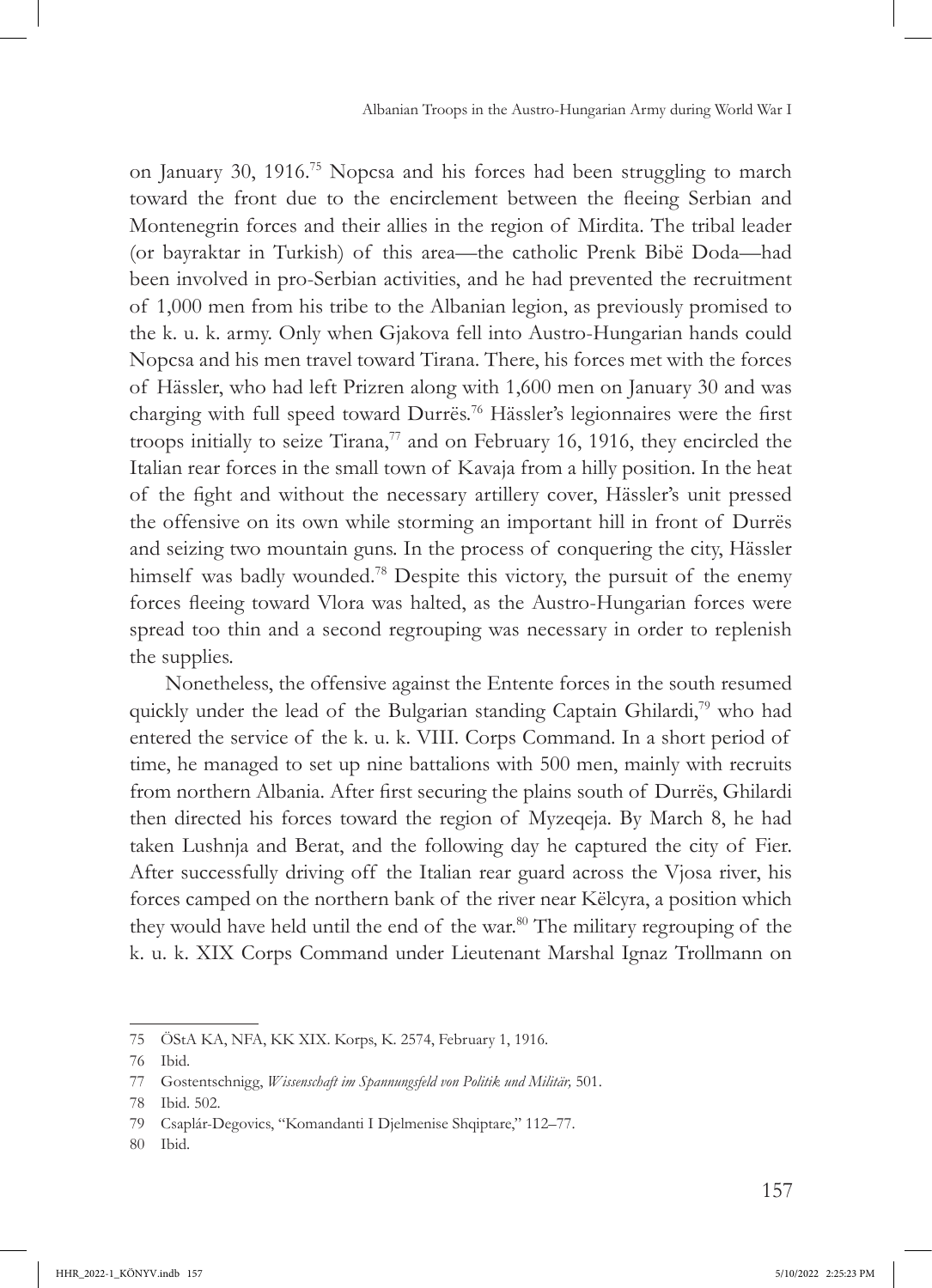March 3, 1916 brought "the colonial campaign"<sup>81</sup> with the help of the Albanian Legions to an end.

## *Attempts to build an Albanian Army (Albanisches Korps) between 1916 and 1918*

While it may have offered an excellent example of a major victory for the Monarchy against the Entente forces, the invasion of the country turned into a major administrative challenge for the military authorities, especially in regard to the safety question. As a result of the low number of the imperial troops in the country, the gang activity of the natives and proximity to the Italian and French forces, the AOK opted to create an Albanian Army. By February 1916, the army command announced a proclamation asking all physically fit male Albanians between the ages of 18 and 50 to enroll as volunteers. According to this command, each house had to provide at least one man for military service, usually the youngest and healthiest.<sup>82</sup> The volunteers would receive six to eight weeks of training, which included, in addition to military exercises, instruction in German and Albanian. In a similar fashion to the recruitment propaganda used on Bosnians soldiers in 1878,<sup>83</sup> the proclamation made an appeal to the bellicose spirit, sense of duty, and patriotism of the Albanians and encouraged them to take arms:

#### Shqypëtaren!

…we now turn to you with the request that you protect your fatherland with arms in hand alongside us. No capable Albanian would watch idly while the enemy bursts into his country, no one would find it compatible with his honor not to dedicate his weapon and his life to the fatherland to defend it against every enemy… Remember, brave Shqypëtaren, that Albania's best days were those when the greatest Albanian folk hero Skanderbeg, with his well-trained soldiers, was horror to the enemies of Albania. He and his brave comrades are your role models!84

<sup>81</sup> *Österreich-Ungarns letzter Krieg (v.4),* 80. The authors of this officious war account put the term in quotation marks themselves.

<sup>82</sup> Kerchnawe, "Die Militärverwaltung in Montenegro und Albanien," 289–91.

<sup>83</sup> Šuško, *Bosniaks & Loyalty*, 535.

<sup>84</sup> San Nicolo, *Verwaltung Albaniens*, 83.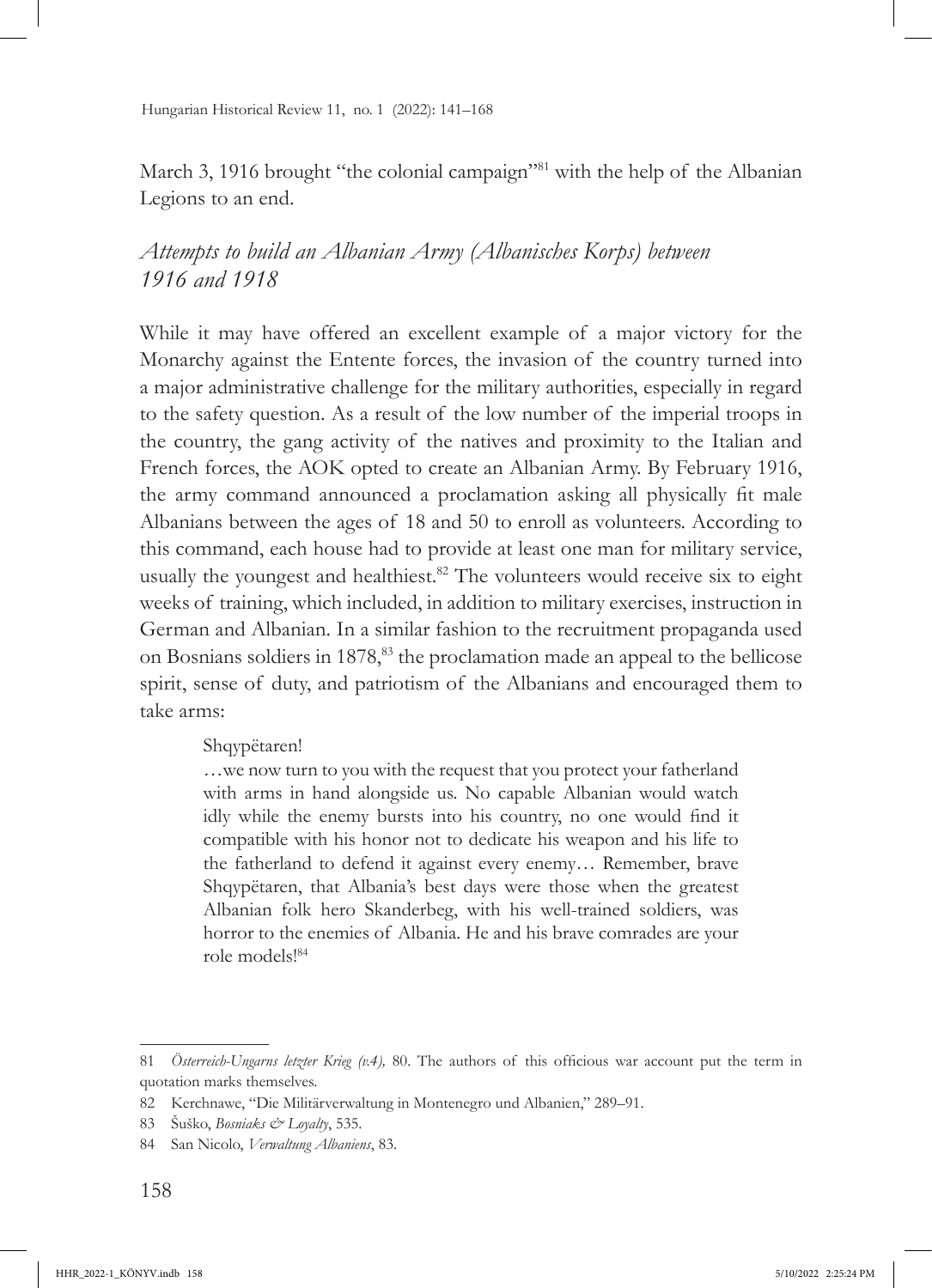The initial idea of the AOK was to organize this army into eight and later eleven battalions with 600 to 800 men<sup>85</sup> trained by Dalmatian and Bosnian-Herzegovinian officers and soldiers. The first cycle of enlistment and training would start on May 15, 1916, followed by annual cycles every first of September and December.<sup>86</sup> Additionally, commissions were created for the enlistment of the volunteers in each military district, and if anyone attempted to avoid the conscription, he had to face punishments which began with fines in gold or cattle and went to being driven from their homes or even burned by the authorities. Certain categories of people were excluded from the obligation to enlist, such as clergyman, free professionals, civil officials, tribal elders, and adult sons who were providing care for sick and weak family members.<sup>87</sup> The enlisted had to bring their own weapons, including ammunition and cartridge belts, as well as bread sacks and water bottles.<sup>88</sup> Meanwhile, the k. u. k. army had the responsibility of equipping them with uniforms and insignia similar to the Albanian Legion consisting of volunteers from Kosovo (hats with red and black cockades and a yellow armband).<sup>89</sup>

Though the AOK actively used the clergy and tribal leaders to bolster the recruitment process, it managed to recruit less than half the expected number of soldiers during each of the three cycles: 2,452 men were recruited in the first cycle, 1,889 in the second, 2,876 in the third, and an unexpected increase in the fourth and final cycle, which managed to produce 4,292 volunteers.<sup>90</sup> The reasons for this failure were multiple, starting from the wrong policy of initially applying a voluntary form of enlistment addressed to a skeptical and indifferent society. Even when enlistment was made obligatory, the authorities couldn't enforce their own decisions. They simply didn't have the necessary manpower to chase down deserters or gang members. Yet interestingly, the main problem was the fact that most of the instructors didn't know Albanian.

In a final attempt to address this problem, during the third and fourth cycles, the authorities opened training courses for aspiring officers with the hope of turning them into instructors for the other Albanian recruits. The basic conditions for their enrollment in the program were: having a clean penal record,

<sup>85</sup> Kerchnawe, "Die Militärverwaltung in Montenegro und Albanien," 291.

<sup>86</sup> Schwanke, "Zur Geschichte der österreichisch-ungarischen Militärverwaltung in Albanien," 404.

<sup>87</sup> Scheer, *Zwischen Front und Heimat,* 178.

<sup>88</sup> Kerchnawe, "Die Militärverwaltung in Montenegro und Albanien," 289–91.

<sup>89</sup> Schwanke, "Zur Geschichte der österreichisch-ungarischen Militärverwaltung in Albanien," 404.

<sup>90</sup> Ibid., 405–11.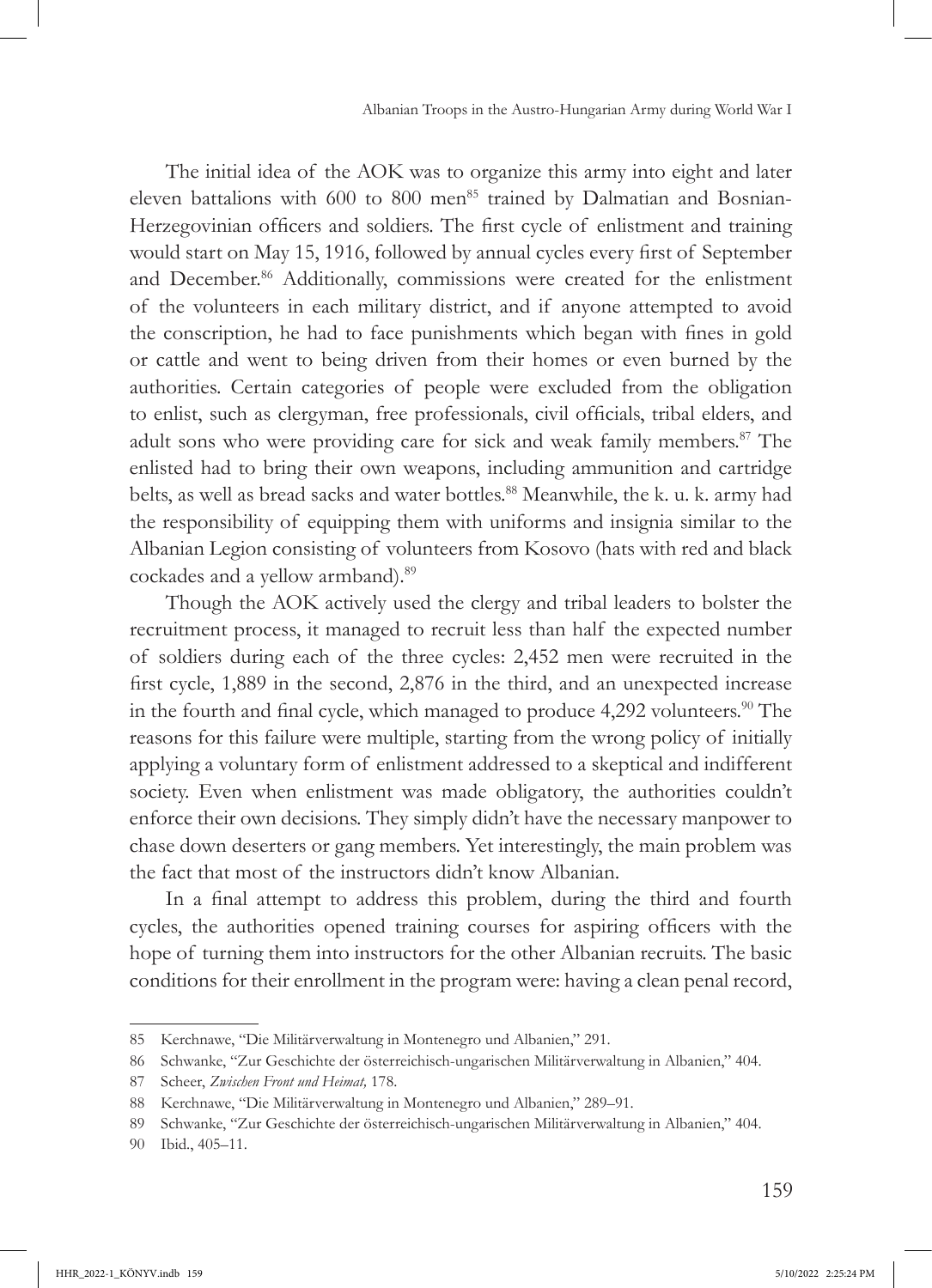knowledge of reading and writing in Albanian, and being from a "good family."<sup>91</sup> After performing service on the frontlines for six weeks, these officers were named "Ensigns of the Albanian Militia." However, the Austrian-Hungarian military authorities recognized that,

due to their low level of education, it is of course not possible to apply [to them] the same standard of classification as applied to our junior officers. For this reason, the main focus rests on their military, practical, and moral suitability as leaders and instructors in the state militia.92

Though the rhythm of applications for both programs increased in time, opposition to the entire process remained strong. At the center of the critics were the Austro-Hungarian officers stationed in Albania, who saw the organization of an eight-week training program for the Albanian militia as a difficult, unreasonable, and very costly endeavor. One senior officer pointed out in March 1917 that of the expected 800 men for the sixth Albanian battalion in Lushnja, only nine volunteers had enlisted.<sup>93</sup> Another officer wrote of the demoralizing effect that the Albanian trainees had on the Austro-Hungarian forces working with them:

It remains a sad picture when one sees our old countrymen working hard in the most miserable swamp areas, while young *Albanians in neat uniforms*, go for walks in the cities.<sup>94</sup>

By August 1917, the officer's critical remarks had caught the attention of the Operational Department of the AOK. As a result, the department ordered the XIX. Corps Command stationed in the country to stop playing "soldiers' games" with the Albanians and use them for agricultural purposes or in workers' departments. A detailed report on the "Albanian Militia" experiment was also mailed with the order. It was written for the most part in a tone of disappointment and despair:

forcing the occupying forces to provide non-commissioned officers for training purposes is downright damaging to our force due to the low number of troops… [even] if the Albanians are eventually trained with a great deal of effort, they will desert to the enemy side at the

<sup>91</sup> San Nicolo, *Verwaltung Albaniens*, 92–94.

<sup>92</sup> Ibid., 94.

<sup>93</sup> Schwanke, "Zur Geschichte der österreichisch-ungarischen Militärverwaltung in Albanien," 408.

<sup>94</sup> Scheer, *Zwischen Front und Heimat,* 181*.*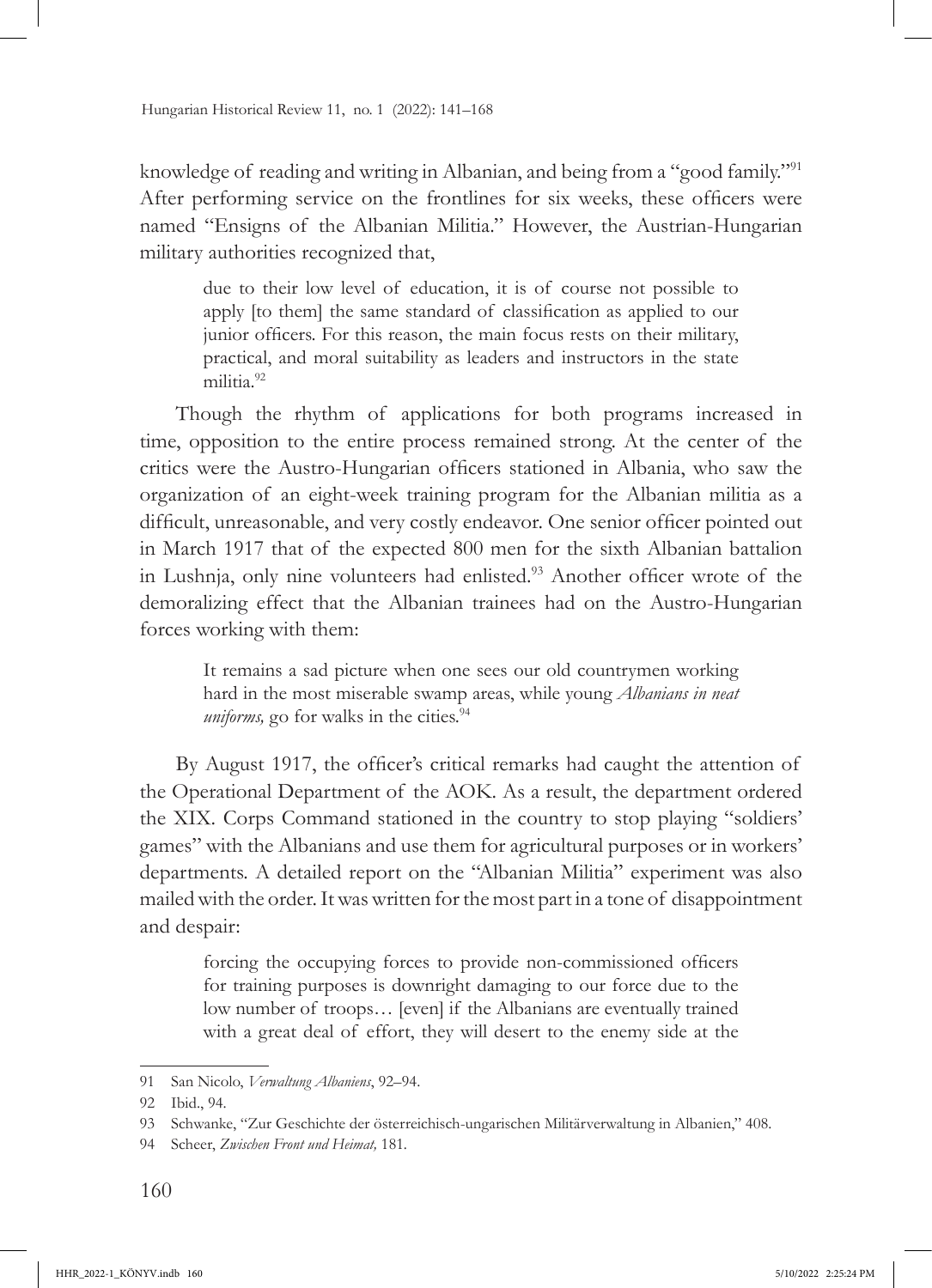first sight. They'll grab their weapons or will form gangs of robbers in the mountains. If you catch a deserter […] you cannot treat him with the full strictness of our laws, because the Albanian has not taken an oath, but only a vow… Finally, these Albanian battalions, which no commander dares use in battle, are a blessed propaganda tool for the Entente, which points out that we brought military service to the Albanians instead of freedom.95

## *A National Army Experiment or a Colonial One?*

Answering this question is not an easy task because generally it involves taking into consideration two interconnected elements: first, the context, meaning the precise nature of the relations between the two countries and the direction which this relation took during the war, and second, the historical/military evolution that the Albanian troops underwent as part of the k. u. k. army.

Regarding the context, there is a rich bibliography on this period which indicates Albania's strong and increasing dependency on the empire.<sup>96</sup> This dependency<sup>97</sup> had grown more intense by the time of the Great War due to the unilateral decisions of the Habsburg policy-makers, which initially sought to drag the newly-born and weak state from its safe position of neutrality<sup>98</sup> and later compromised its territorial integrity as a bargaining chip, offering territories first to Italy<sup>99</sup> and later to Bulgaria and Greece.<sup>100</sup> After the successful "colonial campaign"101 in Albania, matters of neutrality and territorial integrity became obsolete topics, since the imperial policy-makers threw the existence of the country as a whole into question. In the GMR meeting of January 1916 over the new war aims of the Monarchy after the successful invasion of Serbia and Montenegro, two factions split over the future of the country. On one side, the *Ballhausplatz* with Minister István Burián sought the creation of a friendly and bigger Albania with territories from Kosovo, Macedonia, and Montenegro as a counter solution to the Slavic problem in the peninsula. On the other side stood the AOK, with Conrad advocating the annexation of the entire country

<sup>95</sup> Ibid.

<sup>96</sup> See the book by Gostentschnigg, *Wissenschaft im Spannungsfeld von Politik und Militär.*

<sup>97</sup> According to international law, between 1870 and 1945, dependency came in three forms: colonies, protectorates, and mandate territories. Fieldhouse, *Colonialism*, 16–19.

<sup>98</sup> ÖHHStA PA I/66, MdÄ to Macchio, on August 19, 1914.

<sup>99</sup> Fried, "The Cornerstone of Balkan Power Projection," 431.

<sup>100</sup> Ibid.

<sup>101</sup> *Österreich-Ungarns letzter Krieg (v.4),* 80.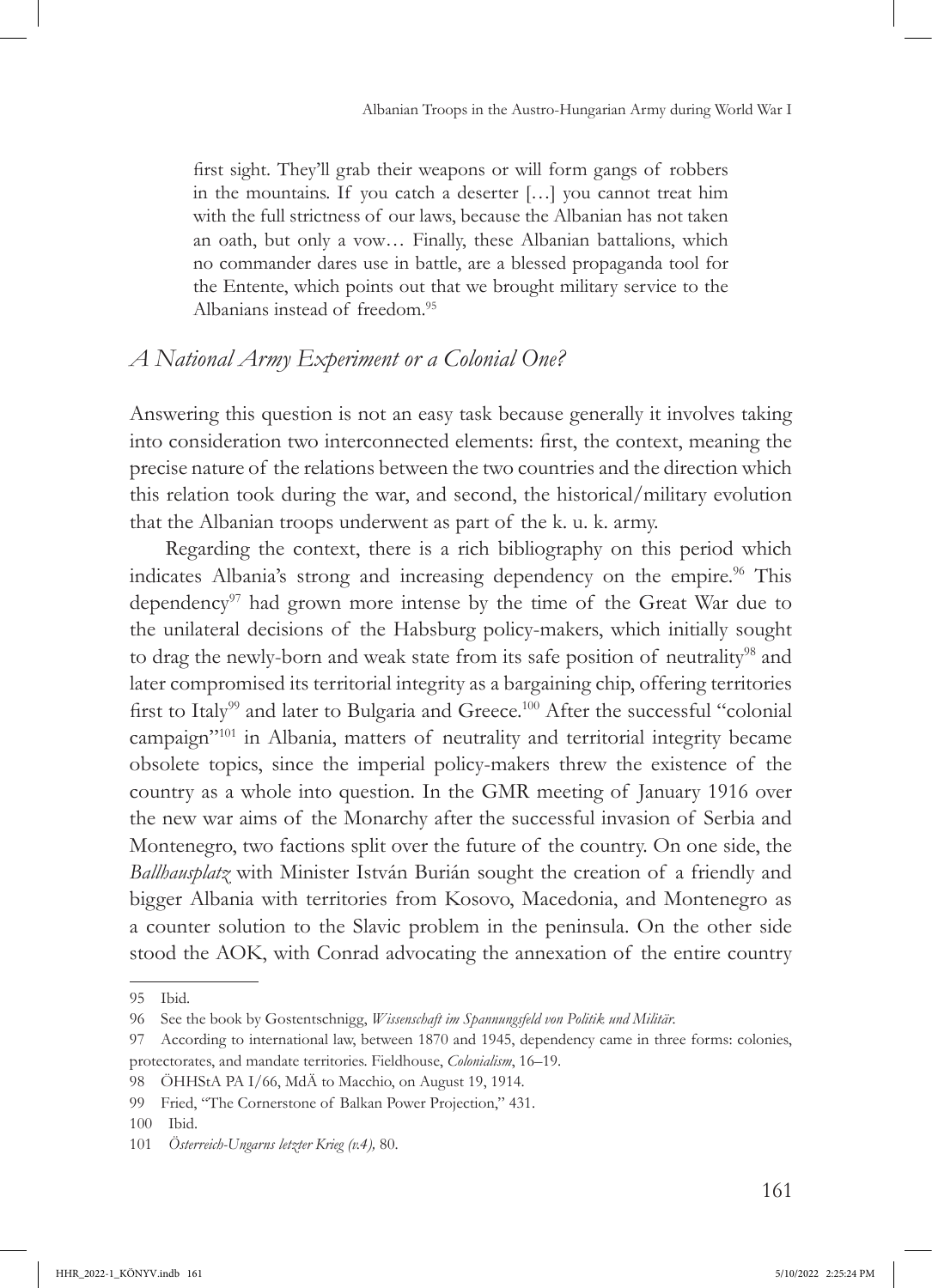as the ideal solution for a failed state-building experiment in the Balkans.102 De jure, the GMR didn't reach any agreement over the fate of the country, but de facto the country was run and modelled administratively by the Army to match and further promote its integration into the Monarchy (legally, fiscally, and financially), similarly to the quasi-colonial Bosnian model.

As the context gave meaning to the actions of the k. u. k. army in Albania, we can certainly argue that the *historical/military evolution* of the Albanian troops during the war served and gave shape to the colonial agenda of the Monarchy in the country. I use the word colonial because this evolution had similar characteristics to other cases of colonial armies used by other Great Powers of the time.

The first characteristic was the passage from a premodern to an institutionalized fighting force. Historically speaking, with certain exceptions,<sup>103</sup> the Albanian soldiers remained largely outside the Ottoman military either due to their komitadji/mercenary nature or due to the rather loose and atrophying authority of the Ottoman state. This deviation from the institutions remained a staple characteristic even during the Tanzimat Era, when a number of revolts in the Albanian-speaking areas were directed against the obligatory enlistment of soldiers serving abroad or in other parts of the empire.104 The entry into the Great War changed this military paradigm, because due to the managerial qualities of Austria-Hungary as a Great Power, a large number of Albanian warriors were involved in large-scale, modern, and complex military operations. This change is only comparable with other colonial armies of the time (such as the French Armée d'Afrique and Armée Coloniale, etc*.*), where alien bellicose groups without past institutional or state-building experiences entered into the service of modern national or imperial armies (post-mercenaryism).<sup>105</sup>

This institutionalization came thanks to the military regimental system. The regiments as a western modernity replaced the previous socio-military structures, where at the center were the personal, vassalage, or kinship connections.<sup>106</sup> As a

<sup>102</sup> Bezha, "Austria-Hungary and the Albanian project," 139–43.

<sup>103</sup> One of these figures was also Isa Boletini, who for a certain period of his life served in the Sultan's royal guard in Istanbul. See Blumi, *Reinstating the Ottomans,* 145–46.

<sup>104</sup> Pollo, *Historia e Shqipërisë,* 129–30.

<sup>105</sup> For a comprehensive analyzes of the colonial French Armée d'Afrique, see Clayton, *France, Soldiers and Africa*.

<sup>106</sup> The closest case of similarity with the Albanian one is the replacement of the precolonial Moghul military system of *Mansabdari* with the modern British colonial regiments in India. See Roy, *Military Manpower, Armies and Warfare in South Asia,* 45–120*.*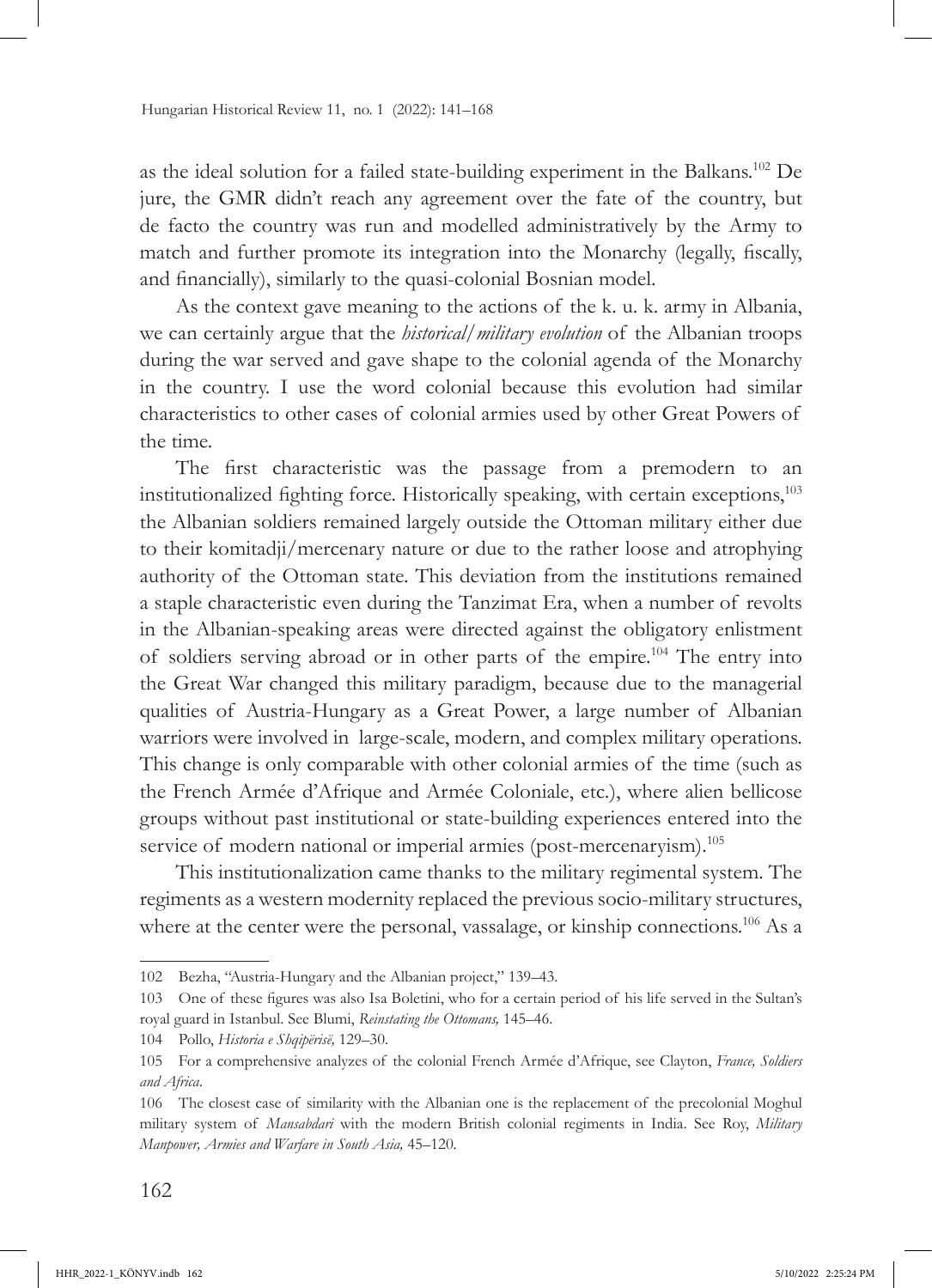result, the ability to enlist and send into war the fighters shifted from individuals to a chain of command which—importantly—was alien to the natives. Additionally, the regimental system brought other changes that aimed toward the creation of a cohesive, loyal, and professional fighting body, such as: a periodical salary and a pension, continuous drills and training, a defined period of military service, a system of rewards (medals, acknowledgments, etc.) and punishments based on a military law or code, a common regimental culture/camaraderie, etc. Last but not least, all the colonial regimental units were distinguished by unique regimental colors, distinctive signs, badges, accessories, or uniforms, which symbolized the union between the old and the new or the native and the colonial power.<sup>107</sup> These patterns of a modern but colonial regiment were visible in the Albanian units during the Great War, especially in the cases of the Albanian Legion and the Albanian Army.

The second characteristic was the introduction of the Albanian soldiers in the Austro-Hungarian army as a martial race.108 This concept is distinctive for the majority of the colonial units of the time, because it represented the fusion of the prejudices of the Western authorities (binary view Occident/Orient, realm of progress vs. realm of war) and their need to uphold their military power in the "new lands." As a result, different native communities/races were elevated to a special social and military status due to their "innate martial qualities," and they were rewarded with the "honor" of serving along with other imperial troops as special units. The British were the most successful among the other colonial powers to encourage the construction of artificial communities for their bellicose interests, where for example between 1885 and 1912, three allegedly martial races (Sikh, Gurkha, and Rajput) played an increasingly important role in the British Indian Army.109

The Austro-Hungarians, famous for their "army of many nations," had a regimental system that was quite open and adaptable to different ethnical groups.110 However, only after the invasion of Bosnia-Herzegovina 1878 and the recruitment of the Bosnians did the colonial concepts of "martial races"

<sup>107</sup> As an example, we can recall the badge of the Gurkha units, symbolized by two crossed Nepalese daggers (kukri) under the British lion or imperial crown. One could also think of the Sikh uniforms, which are a mixture of the British ones and the famous turban as headgear.

<sup>108</sup> The Martial Race theory was partly the product of an anthropological quest by the British civilian and military officers. They engaged in ethnology, which meant the study of racial physiognomy and ethnography and the study of social customs. See Chene, "Military Ethnology in British India," 121–22.

<sup>109</sup> Roy, "The Construction of Regiments in the Indian Army," 130.

<sup>110</sup> Scheer, "Habsburg Languages at War," 62–78.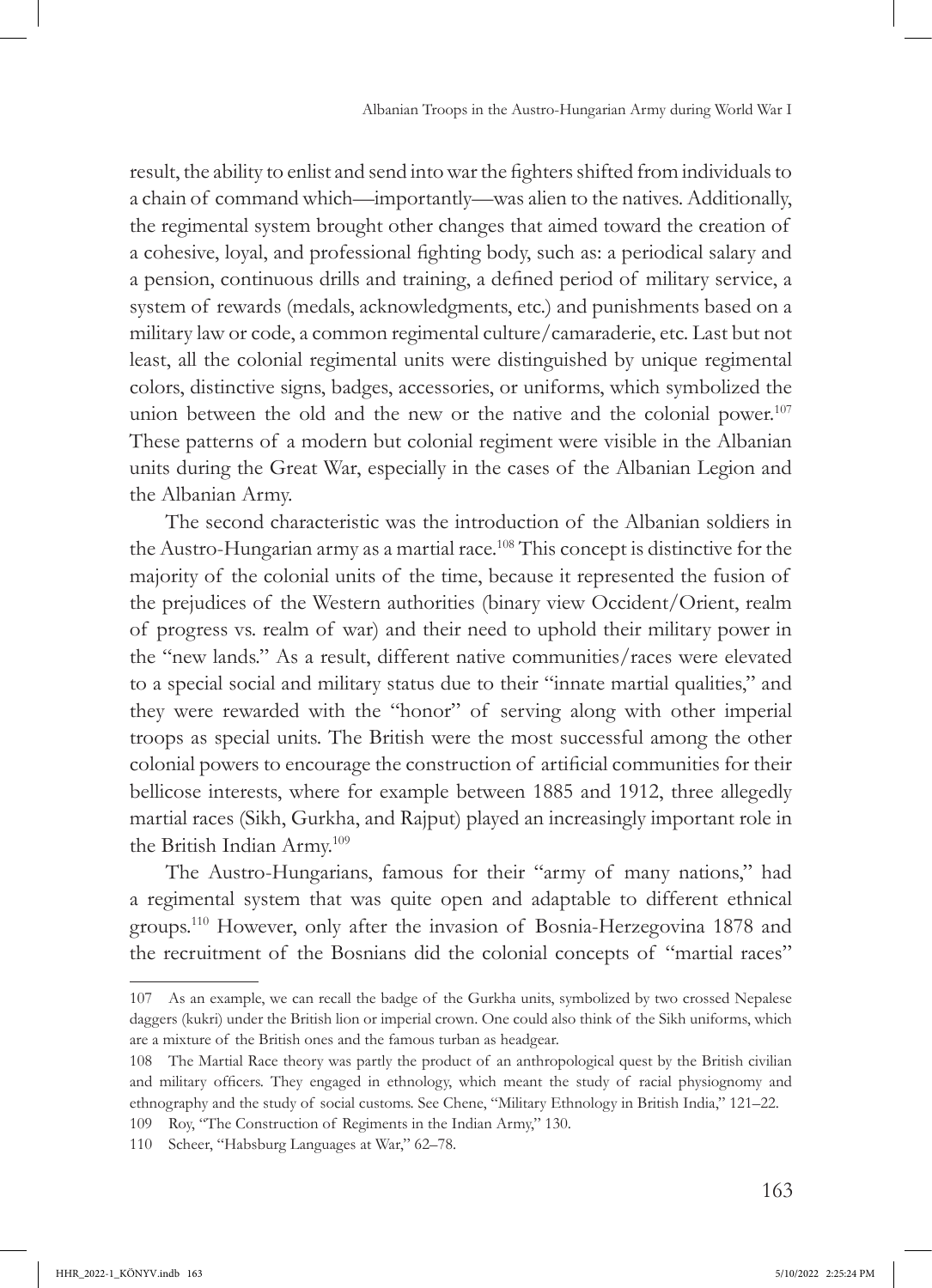jump inside the Habsburg military. The *Bosniaken*, though militarily very capable, remained during the whole period of their service a foreign and exotic fighting entity for the imperial authorities and general public, mainly due to their alien/ oriental nature.111 The same approach was visible with the Albanian units, where the majority of the k. u. k. troops were instructed to treat the Albanians differently, not for political reasons, but also due to their socio-anthropological peculiarities and alleged proclivity for war.112 According to the General Staff officer and military historian Hugo Kerchnawe:

It is understandable that, under these circumstances, efforts were made to use the human resources of the country for purely martial purposes, rather than as a liberator, as an ally, while at the same time meeting the warlike wishes of the population. This way, we pacified the troubling elements and used them wherever. They could express their warlike spirit in an expedient manner, especially at the front.<sup>113</sup>

These characteristics, along with other minor elements such as the use of ideological mechanisms to motivate the troops (support of the Albanian nationalism) and distinctive elements of racism, point to the idea that the Albanian troops under the k. u. k. army went through a transformative process that aimed their evolution (purposely or not) into a quasi-colonial unit more than a national and independent army. Despite the fact that these military processes are very similar with the Bosnian counterpart and other colonial regiments of the time, the answer remains to the basic question (was this an imperial force or a colonial one) inconclusive due to the short lifespan of this "military experiment," which came to an end with the end of the war.

<sup>111</sup> The representation and conversion of the ex-Muslim enemy into the proud, loyal, and exotic warrior of the empire was an academic invention of anthropologists such as Solomon Friedrich Krauss, who was commissioned to travel and document epic songs and other ethnographical sources in Bosnia by Vienna's Anthropological Society. At the same time, the new image of the Muslim Bosnians was put forward by the army as a P.R. stunt for the general public with the purpose of demonstrating that the empire was on par with other colonial military forces, such as the French Foreign Legion or the British Indian Imperial Army. See Cordileone, "Swords into Souvenirs," 169–70.

<sup>112</sup> Most officials were completely unfamiliar with the situation in Albania. The corps command had to hold its own instruction courses, which were based on a brochure written by the Albanian missionary Lovro Mihacević in 1906, *"*Tribal Structure, Norms, and Customs of the Albanians." The brochure stated that the Albanians had to be viewed differently, because even if *"*the Albanian has plenty of weapons and ammunition and likes to shoot, he does not do it with malicious intent, but rather to show that he has a weapon." Schwanke, "Zur Geschichte der österreichisch-ungarischen Militärverwaltung in Albanien," 415. 113 Kerchnawe, "Die Militärverwaltung in Montenegro und Albanien," 289.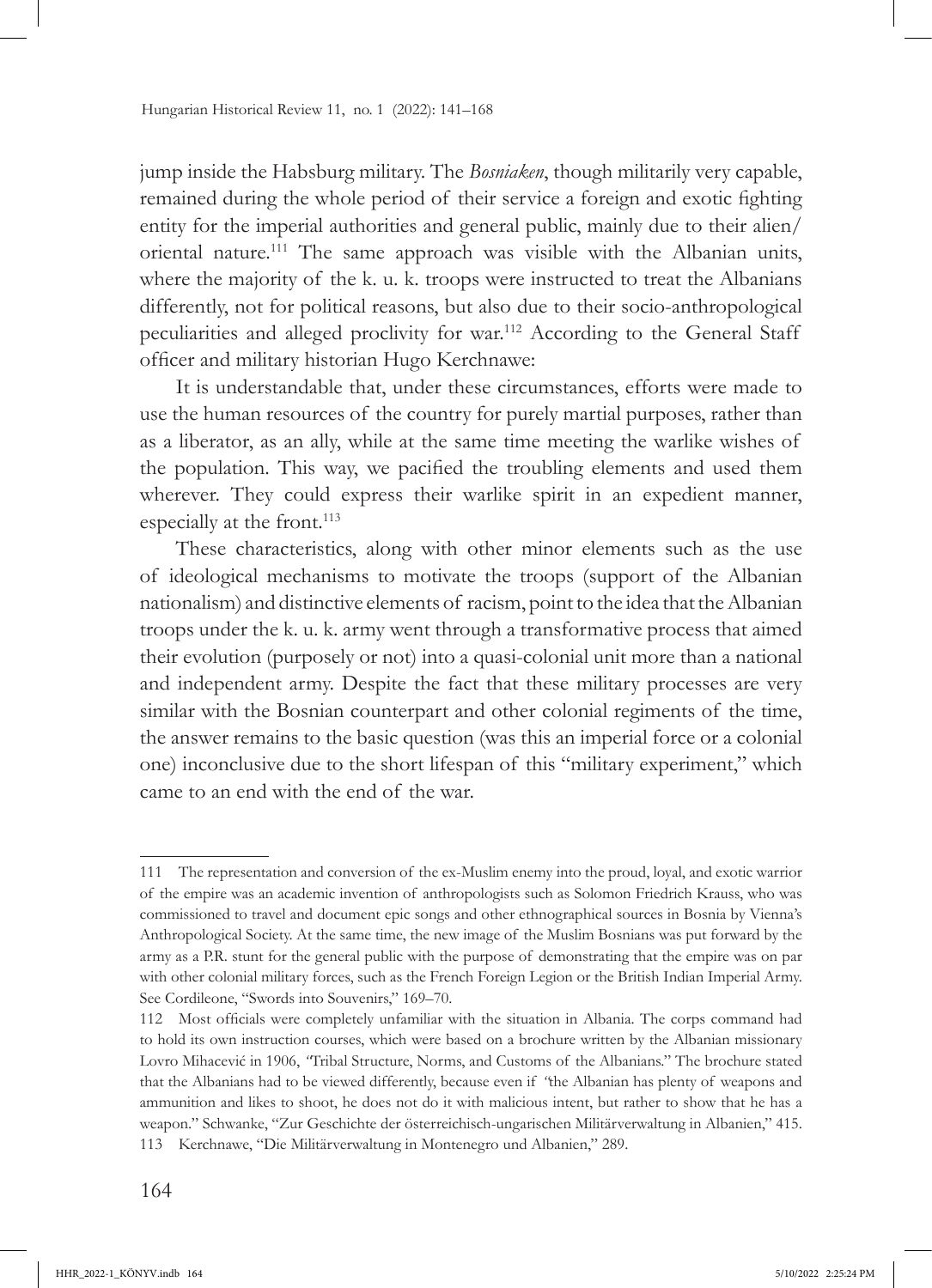### *Archival Sources*

Österreichisches Staatsarchiv, Vienna (ÖStA) Haus-, Hof- und Staatsarchiv (ÖHHStA) Politisches Archiv (PA I): k. 66, 936. Kriegsarchiv (KA) Neue Feldakten (NFA): HHK AK 3. Armee OPAK, k. 10, 68. KK XIX. Korps., k. 2574.

### *Bibliography*

- Bezha, Anastas. "Austria-Hungary and the Albanian project: A comparative case study." *Études Sur La Région Méditerranéenne* 30 (2020): 131–53*.*
- Blumi, Isa. *Reinstating the Ottomans: Alternative Balkan Modernities, 1800–1912*. New York: Palgrave Macmillan, 2011.
- Clark, Christopher. *The Sleepwalkers: How Europe Went to War in 1914*. London: Allen Lane, 2012.
- Clayton, Anthony. *France, Soldiers and Africa*. Washington: Brassey's Inc., 1988.
- Cordileone, Diana R. "Swords into Souvenirs: Bosnian Arts and Crafts under Habsburg Administration." In *Doing Anthropology in Wartime and War Zones: World War I and the Cultural Sciences in Europe,* edited by Reinhard Johler, Christian Marchetti, and Monique Sheer, 169–89. Bielefeld: transcript Verlag, 2010. doi: [10.1515/9783839414224-009](https://doi.org/10.1515/9783839414224-009)
- Csaplár-Degovics, Krisztián. "Komandanti I Djelmenise Shqiptare" [The commander of the Albanian Youth]. In *Për Ardian Klosin, gjermanin nga Shqipëria*, 112–77. Tiranë: Dudaj, 2016.
- Csaplár-Degovics, Krisztián. "The Independence of Albania and the Albanian-Ottoman Relations 1912–1913." In *The Centenary of the Balkan Wars (1912–1913)*, 1–15. Ankara: METU, 2014.
- de Beaujour, Felix. *Voyage militaire dans l'Empire Othoman, ou description de ses frontières et de ses principals défenses, soit naturelles soit artificielles.* Vol. 1. Paris: Firmin Didot, 1829.
- Deak, Istvan. *Beyond Nationalism: A Social and Political History of the Habsburg Officer Corps, 1848–1918.* Oxford: Oxford University Press, 1990.
- Des Chene, Mary. "Military Ethnology in British India." *South Asia Research* 19, no. 2 (1999): 121–35. doi: [10.1177/026272809901900202](https://doi.org/10.1177/026272809901900202)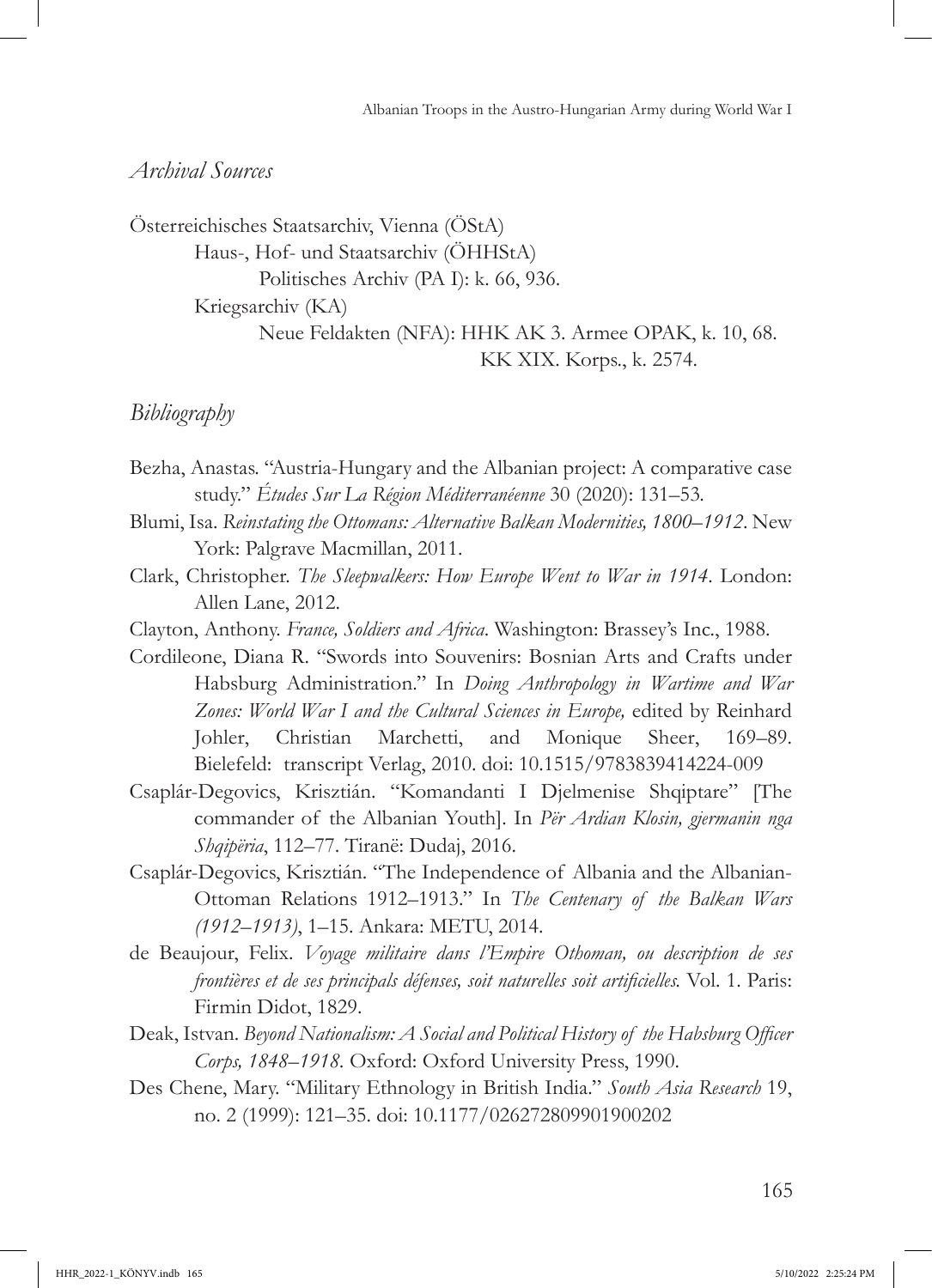- Erdem, Hakan. "'Perfidious Albanians' and 'Zealous Governors': Ottomans, Albanians, and Turks in the Greek War of Independence." In *Ottoman Rule and the Balkans, 1760–1850. Conflict, Transformation, Adaptation*, 213– 42. Rethymno: University of Crete, 2007.
- Fieldhouse, David K. *Colonialism (1870–1945): An introduction*. London: The Macmillan Press LTD, 1983.
- Fried, Marvin B. "The Cornerstone of Balkan Power Projection: Austro-Hungarian War Aims and the Problem of Albanian Neutrality, 1914–1918." *Diplomacy & Statecraft* 23, no. 3 (2012) 425–45. doi: [10.1080/09592296.2012.706532](https://doi.org/10.1080/09592296.2012.706532)
- Gostentschnigg, Kurt. *Wissenschaft im Spannungsfeld von Politik und Militär: Die österreichisch-ungarische Albanologie 1867–1918*. Graz: Springer VS, 2008.
- Heaton-Armstrong, Duncan. *The Six Month Kingdom: Albania 1914*. London: I.B. Tauris, 2015.
- Inalcık, Halil. "The Status of the Greek Orthodox Patriarch under the Ottomans." *Turcica* 21, no. 3 (1991): 407–36.
- Karpat, Kemal H. *Studies on Ottoman Social and Political History.* Leiden: Brill, 2002.
- Kerchnawe, Hugo*.* "Die Militärverwaltung in Montenegro und Albanien." In *Die Militärverwaltung in den von den österreichisch-ungarischen Truppen besetzten Gebieten*, 270–304. New Haven: Wirtschafts- und Sozialgeschichte des Weltkrieges, 1928.
- Lehnstaedt, Stephan. "Ein Ende mit Expansion: Österreich-Ungarns Eroberungen im Ersten Weltkrieg als imperiale Herausforderung." In *Österreich-Ungarns imperial Herausforderungen: Nationalismen und Rivalitäten im Habsburgerreich um 1900*, edited by B. Bachinger, W. Dornik, S. Lehnstaedt, 99–115. Göttingen: V&R Unipress, 2020. doi: [10.14220/9783737010603.99](https://doi.org/10.14220/9783737010603.99)
- Ludendorff, Erich. *Ludendorff's Own Story, August 1914–November 1918: The Great War from the Siege of Liege to the Signing of the Armistice as viewed from the Grand Headquarters of the German Army.* Vol. 1. New York: Harper & Brothers Publishers, 1919.
- Örenç, Ali Fuat. "Albanian soldiers in the Ottoman Army during the Greek revolt at 1821." In *The Balkans at a Crossroads: Evaluating Past, Reading Present, Imagining Future*. *2nd International Balkan Annual Conference (IBAC), 2012*, 502–524. Tirana, 2013.
- Österreichisches Bundesministerium für Heerwesen und vom Kriegsarchiv. *Österreich-Ungarns letzter Krieg.* Vol. 4, *Das Kriegs jahr 1916.* Part 1*, Die*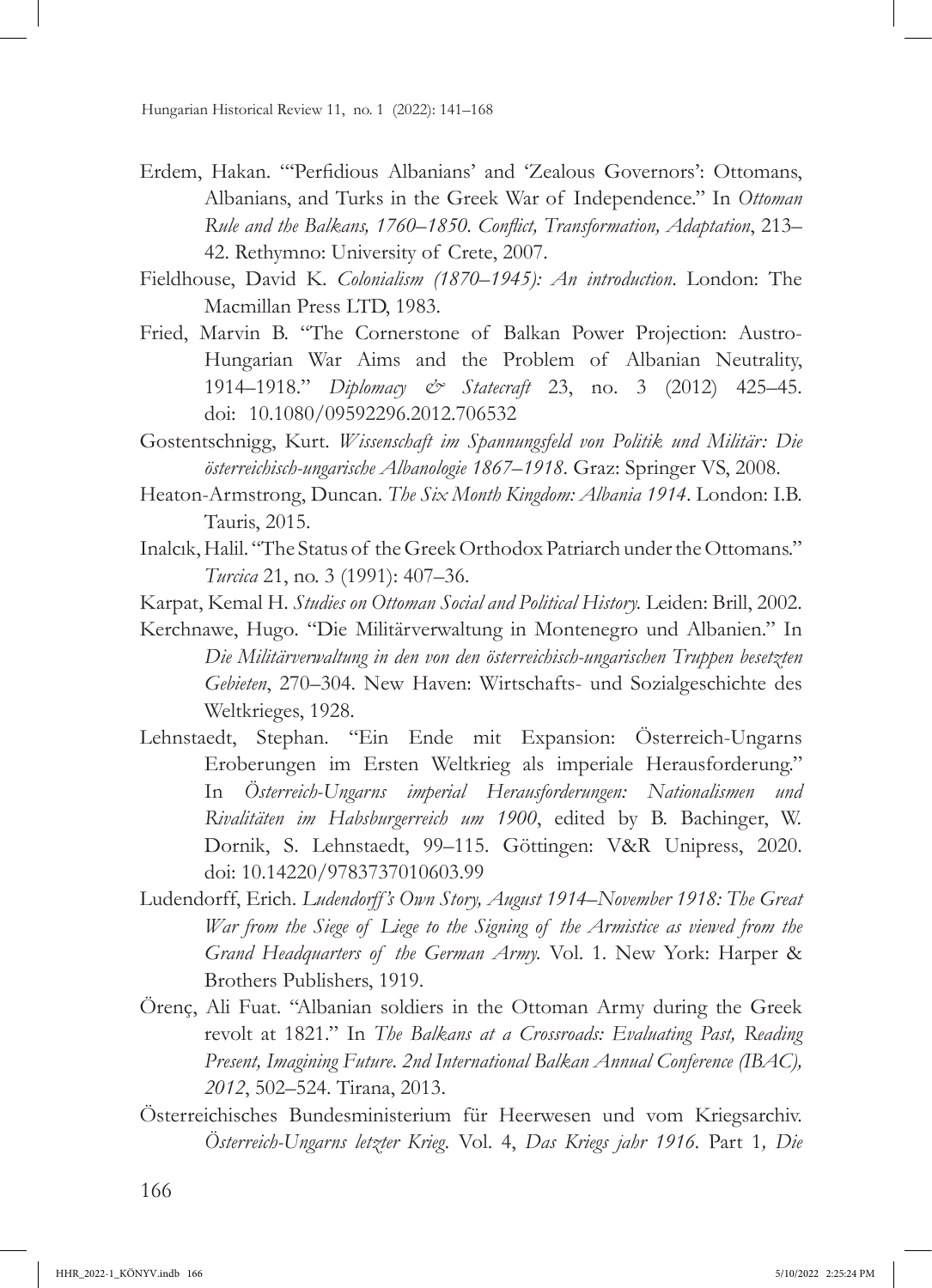*Ereignisse Jänner bis Ende Juli*. Vienna: Verlag der Militärwissenschaftlichen Mitteilungen, 1933.

- Pollman, Ferenc. "Baron Ferenc Nopcsa's Participation in the Albanian Military Campaign of the Austro–Hungarian Monarchy in 1916." In *"These were hard times for Skanderbeg, but he had an ally, the Hungarian Hunyadi": Episodes in Albanian-Hungarian Historical Contacts*, edited by Krisztián Csaplár-Degovics, and Jusufi Lumnije, 167–86. Budapest: Hungarian Academy of Science, 2019.
- Pollo, Stefanaq. *Historia e Shqipërisë: Vitet 30 të shek. XIX–1912* [History of Albania: From 1830–1912]. Tiranë: Akademia e Shkencave e RPS të Shqipërisë, 1983.
- Roy, Kaushik. *Military Manpower, Armies and Warfare in South Asia*. London: Pickering & Chatto, 2014.
- Roy, Kaushik. "The Construction of Regiments in the Indian Army: 1859– 1913." *War in History* 8, no. 2 (2001): 127–48. http://www.jstor.org/ stable/26013856
- San Nicolo, Mariano. *Die Verwaltung Albaniens durch die k.u.k. österreichischungarischen Truppen in den ersten zwei Jahren der Besetzung des Landes an der Hand der ergangenen Befehle.* Vienna: Druckerei des k.u.k. Kriegsministeriums, 1918.
- Scheer, Tamara. "Habsburg Languages at War: 'The linguistic confusion at the tower of Babel couldn't have been much worse.'" In *Languages and the First World War: Communicating in a Transnational War*, edited by Julian Walker, and Christophe Declercq, 62–78. London: Palgrave Macmillan, 2016, 62–78. doi: [10.1057/9781137550309\\_4](https://doi.org/10.1057/9781137550309_4)
- Scheer, Tamara. *Zwischen Front und Heimat: Österreich-Ungarns Militärverwaltungen im Ersten Weltkrieg.* Berlin: Peter Lang, 2014.
- Schwanke, Helmut. "Zur Geschichte der österreichisch-ungarischen Militärverwaltung in Albanien (1916–1918)." PhD diss., University of Vienna, 1982.
- Stone, Norman. *The Eastern Front 1914–1917*. London: Penguin, 2004.
- Šuško, Dževada. "Bosniaks & Loyalty: Responses to the Conscription Law in Bosnia and Hercegovina 1881/82." *The Hungarian Historical Review*, vol. 3, no. 3 (2014): 529–59.
- Swire, Joseph. *Albania: The rise of a kingdom.* New York: Arno Press and the New York Times, 1971.
- Tilly, Charles. *Coercion, Capital, and European States ad 990–1990*. Cambridge: Basil Blackwell, 1990.